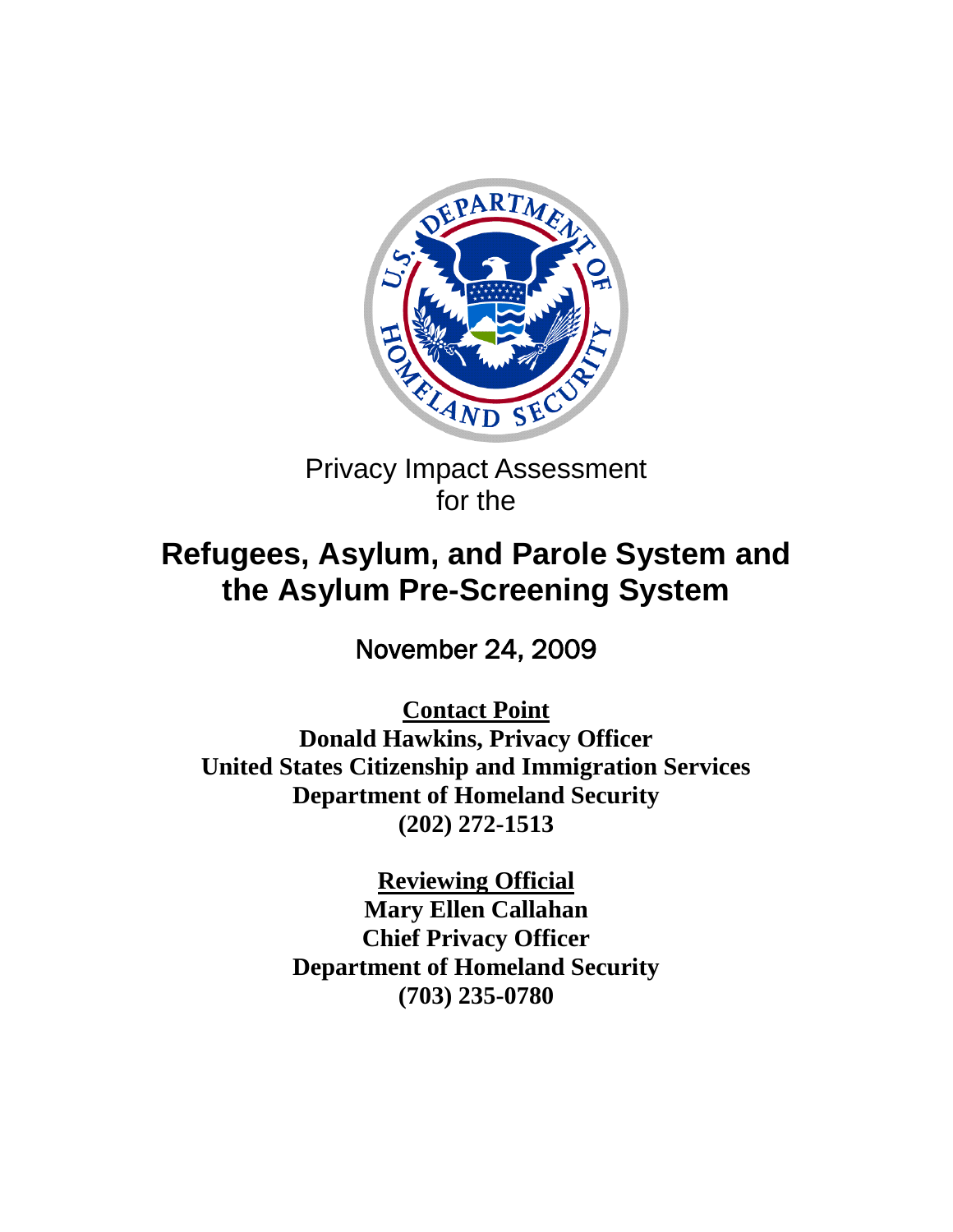

## **Abstract**

United States Citizenship and Immigration Services (USCIS), a component of the Department of Homeland Security (DHS), maintains the Refugees, Asylum, and Parole System (RAPS) and the Asylum Pre-Screening System (APSS). Both systems, originally developed by the former Immigration and Naturalization Service (INS), comprise the USCIS' Asylum program<sup>1</sup> and are used to capture information pertaining to asylum applications, credible fear and reasonable fear screening processes, and applications for benefits provided by Section 203 of the Nicaraguan Adjustment and Central American Relief Act (NACARA § 203). <sup>2</sup> USCIS has conducted this Privacy Impact Assessment (PIA) because both RAPS and APSS contain personally identifiable information  $(PII).$ 

## **Overview**

 $\overline{a}$ 

USCIS is responsible for the administration of immigration and naturalization adjudication functions, and for establishing immigration services policies and priorities. In executing its mission, USCIS performs functions that include adjudications of:

- (1) immigrant petitions;
- (2) non-immigrant petitions (petitions filed by persons staying in the US temporarily for a limited purpose (e.g., to work));
- (3) asylum and refugee applications; and
- (4) naturalization applications.

This PIA covers the USCIS Asylum Division processing program. This program is anchored by two information technology data systems: RAPS and APSS. Because RAPS and APSS' business and substantive functions are so closely aligned, CIS is addressing them in the same PIA.<sup>3</sup>

#### Authority and Need for RAPS and APSS

<sup>&</sup>lt;sup>1</sup> It should be noted that, despite its name, no refugee or parole applicant records are stored in RAPS, although those immigration classifications were contemplated as part of RAPS's original design but never included operationally. dif

<sup>2</sup> Pub. L. No. 105-100, 111 Stat. 2193 (1997), *amended by* Pub. L. No. 105-139, 111 Stat. 2644 (December 2, 1997).

**<sup>3</sup>** The processing of immigrant and non-immigrant petitions are covered by another USCIS PIA entitled "USCIS Benefits Processing of Applicants other than Petitions for Naturalization, Refugee Status, and Asylum" (including the Computer Linked Application Information Management System [CLAIMS] 3 database). The processing of naturalization applications is covered by the PIA for CLAIMS 4. Both PIAs can be found at www.dhs.gov/privacy, following the links to "Privacy Impact Assessments."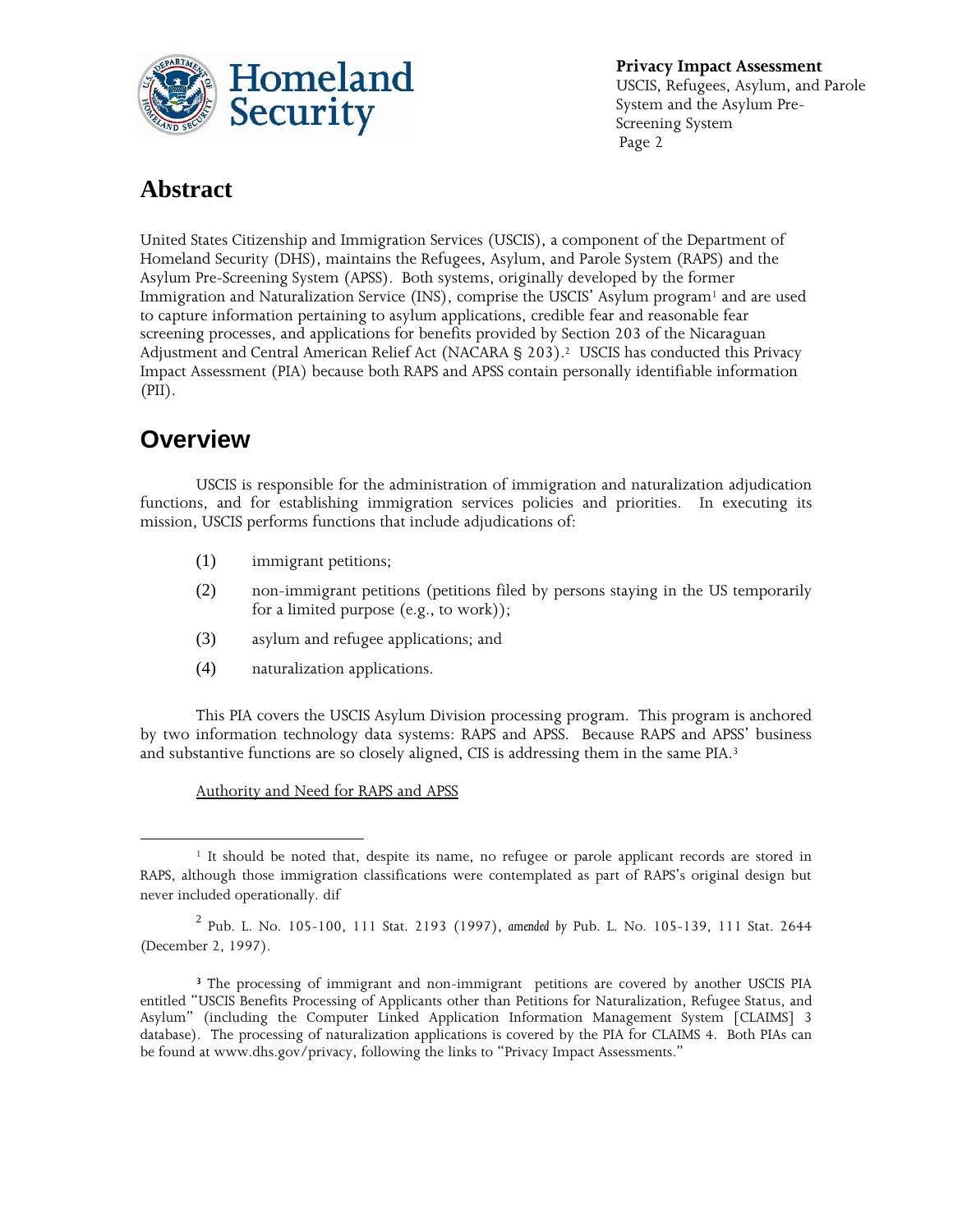

As set forth in Section 451(b) of the Homeland Security Act of 2002, Public Law 107-296, Congress charged USCIS with the administration of the asylum program, which provides protection to qualified individuals in the United States who have suffered past persecution or have a well-founded fear of future persecution in their country of origin as outlined under INA § 208 and 8 CFR § 208. USCIS is also responsible for the adjudication of the benefit program established by Section 203 of the Nicaraguan Adjustment and Central American Relief Act (NACARA § 203) (discussed in more detail in Section B below), in accordance with 8 CFR § 240.60 and the maintenance and administration of the credible fear and reasonable fear screening processes, in accordance with 8 CFR §§ 208.30 and 208.31. USCIS developed RAPS and APSS in order to carry out its obligations in administering these benefit programs.

#### **Functions**

RAPS and APSS track case status and facilitate the scheduling of appointments and interviews and the issuance of notices (including receipt notices, appointment notices, and decision letters) at several stages of the adjudication process. USCIS Asylum Offices use RAPS and APSS to:

- record decisions and to generate decision documents such as approval, dismissal, or rescission of an asylum or NACARA § 203 application,
- denial of an asylum application,
- administrative closure of an asylum application, or  $\bullet$
- referral of an asylum or NACARA § 203 application to Executive Office of Immigration Review (EOIR).

The systems also initiate, receive, and record responses for national security and background check screening and prevent the approval of any benefit prior to the review and completion of all security checks. Finally, the systems provide fully developed and flexible means for analyzing and managing program workflows and provide the Asylum Program with statistical reports to assist with oversight of production and processing goals.

#### RAPS

RAPS is a comprehensive case management tool that enables USCIS to handle and process applications for asylum pursuant to Section 208 of the Immigration and Naturalization Act (INA) and applications for suspension of deportation or special rule cancellation of removal pursuant to NACARA § 203. DHS offices worldwide can access RAPS as a resource of current and historic immigration status information on more than one million applicants. DHS officials can use RAPS to verify the status of asylum applicants, asylees, and their dependents to assist with the verification of an individual's immigration history in the course of a review of visa petitions and other benefit applications as well.

#### RAPS Typical Transaction

A typical transaction begins when an individual initiates the process to apply for asylum by completing and filing Form I-589, *Application for Asylum and for Withholding of Removal*, with a USCIS Service Center, or in certain circumstances directly with an asylum office. Service Center personnel receive the application in person or via mail and manually enter, most, but not all, of the information from a new application into RAPS.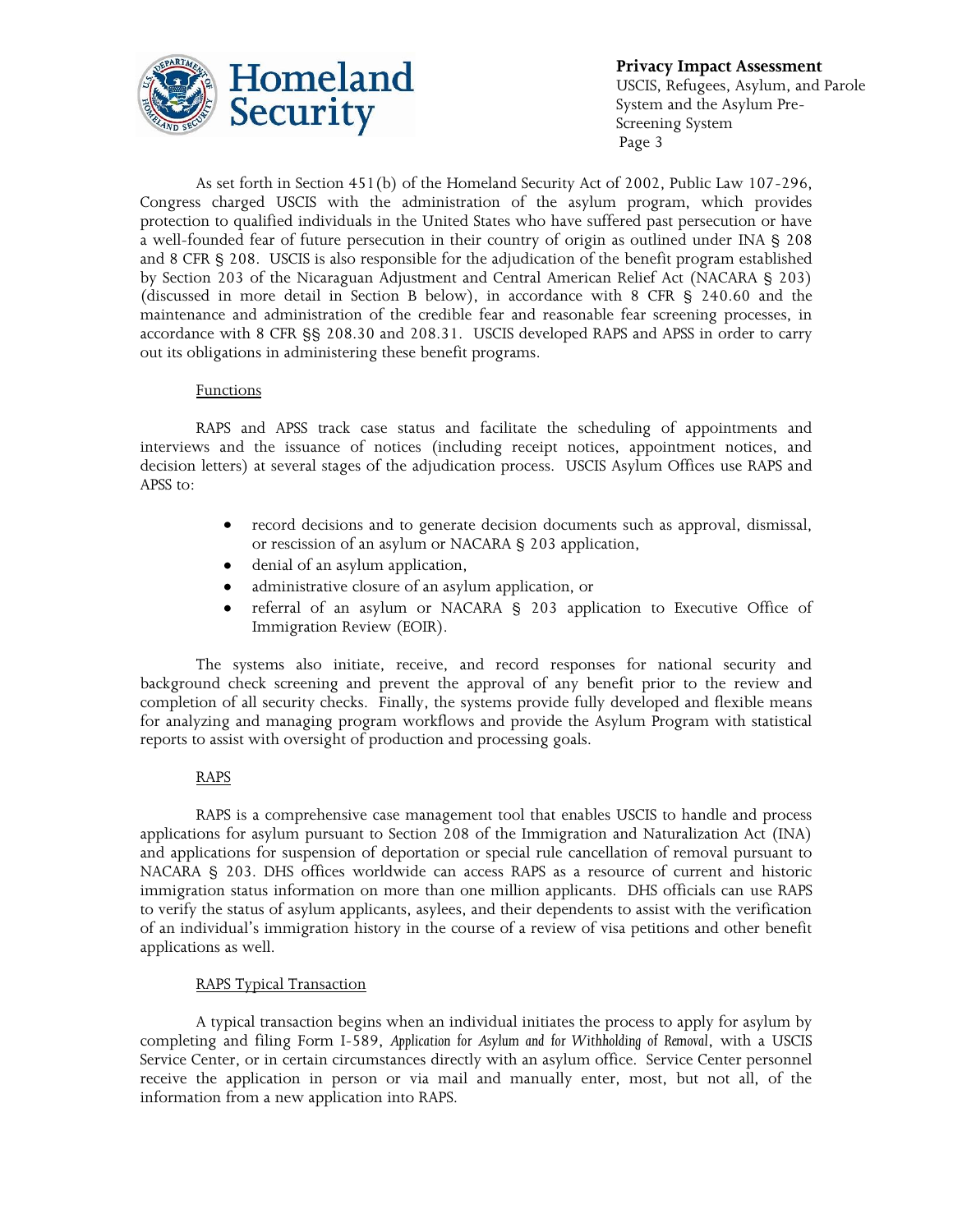

 $\overline{a}$ 

Once the information is entered into the system, RAPS generates an appointment notice for the collection of fingerprints used to complete criminal and background checks and to create Employment Authorization Documents (EADs), as appropriate. The applicant will appear at a USCIS service center to provide fingerprints and confirm application information.

RAPS then automatically initiates several background security check processes: Federal Bureau of Investigation (FBI) Name Check, United States Visitor and Immigrant Status Indicator Technology (US-VISIT) and DHS' Automated Biometric Identification System (IDENT), Customs and Border Protection (CBP) TECS, FBI Fingerprint, and the ENFORCE Alien Removal Module (EARM) (for a full discussion of the background check process, see Section 5.1). RAPS also stores the results of security checks.

When a new application is entered into RAPS, it is forwarded to a USCIS Asylum Office for interview and adjudication.4 Asylum Offices use RAPS to schedule an asylum interview to evaluate the claim of asylum status and to conduct various aspects of case maintenance such as address changes, updates of information pertaining to dependent claimants, to record preliminary and final decisions, and to generate decision documents. An individual who files for asylum may include in his or her application any spouse or child who is within the United States and appears for the asylum interview. This is because a grant received by the principal asylum applicant is conveyed to the spouse and children included in the family group if the spouse/child is in the U.S. and not otherwise barred from a grant of asylum.

RAPS also supports the implementation of Section 203 of NACARA, which provides that certain Salvadorans, Guatemalans, and nationals of former Soviet bloc countries, as well as their qualified relatives, may apply for relief from deportation or removal and, if granted, gain lawful permanent resident status. Certain individuals with pending asylum applications and their family members may also apply with USCIS for benefits under NACARA §203. Applicants must first establish eligibility to *apply* for NACARA § 203 relief and then demonstrate that they are eligible for *a grant* of relief. (Please visit the USCIS website at www.uscis.gov for details on NACARA § 203 eligibility criteria.) The typical transaction for a NACARA application is the same as a RAPS transaction except a different form is used.

Under NACARA § 203, a typical transaction begins when an individual initiates the process to apply for relief by mailing or hand delivering a completed Form I-881, *Application for Suspension of Deportation or Special Rule Cancellation of Removal*, to a USCIS Service Center. The Service Center then enters the application information into RAPS, which initiate background and security checks and automatically generates an appointment notice for the collection of fingerprints necessary to complete the background check process.

Once the USCIS Service Center has created the new RAPS record, the applicant's file is forwarded to a USCIS Asylum Office for the interview of the applicant and the adjudication of the application. Asylum Offices use RAPS to track the applications of family groups while preparing

<sup>4</sup> After the application is entered into the system, RAPS automatically calculates the amount of time the application has been pending. This calculation is important because asylum applicants who have not received a final decision from USCIS within 150 days of filing are eligible to apply for an EAD. The amount of time a petition is pending is adjusted to account for delays caused by the applicant. These adjustments are recorded in RAPS to prevent applicants from intentionally causing delays solely to obtain an EAD.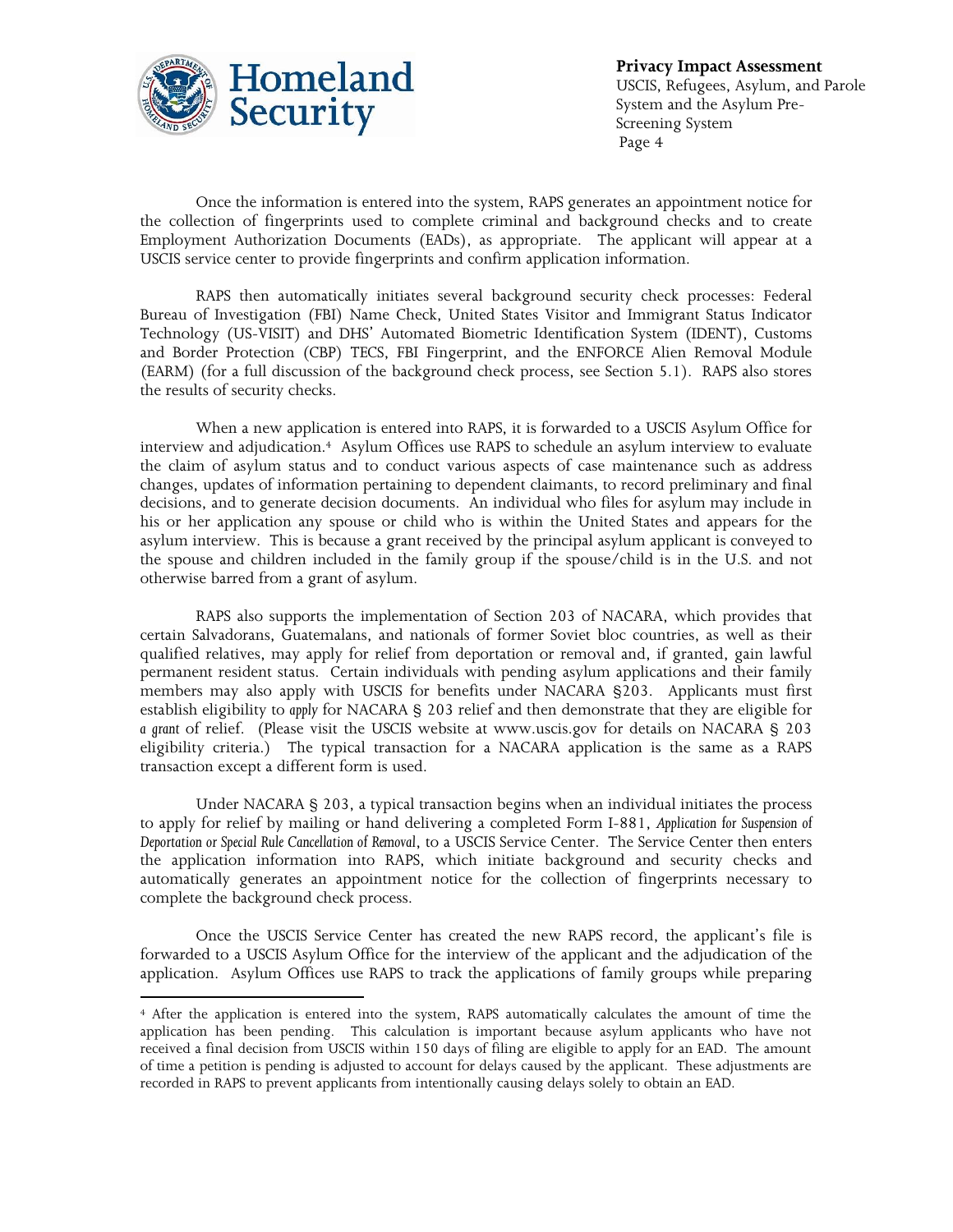

the application for adjudication and scheduling the applicants for interview. RAPS also enables USCIS to conduct regular file maintenance, record decisions, and generate the necessary decision documentation for issuance.

APSS

 $\overline{a}$ 

APSS is a case management system that supports USCIS in the screening of individuals in the expedited removal process <sup>5</sup> and of individuals subject to reinstatement of a final order of removal or an administrative removal order based on a conviction of an aggravated felony to determine whether they have credible fear or reasonable fear as defined by 8 CFR § 208.30 and 8 C.F.R. § 208.31.<sup>6</sup>

In both the credible and reasonable fear processes, APSS is used to record and track steps in the screening process, including asylum office determinations. When cases are entered into APSS by a USCIS Asylum Office, background and security checks are automatically initiated for the applicant. APSS has automated background check capability for the FBI Name Check and CBP TECS. Credible and reasonable fear determinations are recorded using the APSS case management system following the screening interview.

Thus, RAPS and APSS track case status and facilitate the scheduling of appointments and interviews and the issuance of notices (including receipt notices, appointment notices, and decision letters) at several stages of the adjudication process. USCIS Asylum Offices use RAPS and APSS to record decisions and to generate decision documents such as approval, dismissal, or rescission of an asylum or NACARA § 203 application, denial of an asylum application, administrative closure of an asylum application, or referral of an asylum or NACARA § 203 application to Executive Office of Immigration Review (EOIR). The systems also initiate, receive, and record responses for national security and background check screening and prevent the approval of any benefit prior to the review and completion of all security checks. Finally, the systems provide fully-developed and flexible means for analyzing and managing program workflows and provide the Asylum Program with statistical reports to assist with oversight of production and processing goals.

## **Section 1.0 Characterization of the Information**

### **1.1 What information is collected, used, disseminated, or maintained in the system?**

<sup>5</sup> Expedited removal is a provision under which an alien who lacks proper documentation or has committed fraud or willful misrepresentation of facts may be removed from the United States without any further hearings or review unless the alien indicates a fear of persecution or torture or an intention to apply for asylum. See INA §235.

 $6$  An alien is found to have a credible fear when there is a significant possibility that the alien could establish eligibility for asylum or protection under the *Convention Against Torture and Other Cruel, Inhuman or Degrading Treatment or Punishment ("Convention Against Torture")*. *.*8 U.S.C. 1158; 8 C.F.R. § 208.30(e)(3). An alien is found to have a reasonable fear when there is a reasonable possibility that the alien could establish eligibility for protection under the *Convention Against Torture* or could merit other consideration by an immigration judge. 8 C.F.R. § 208.31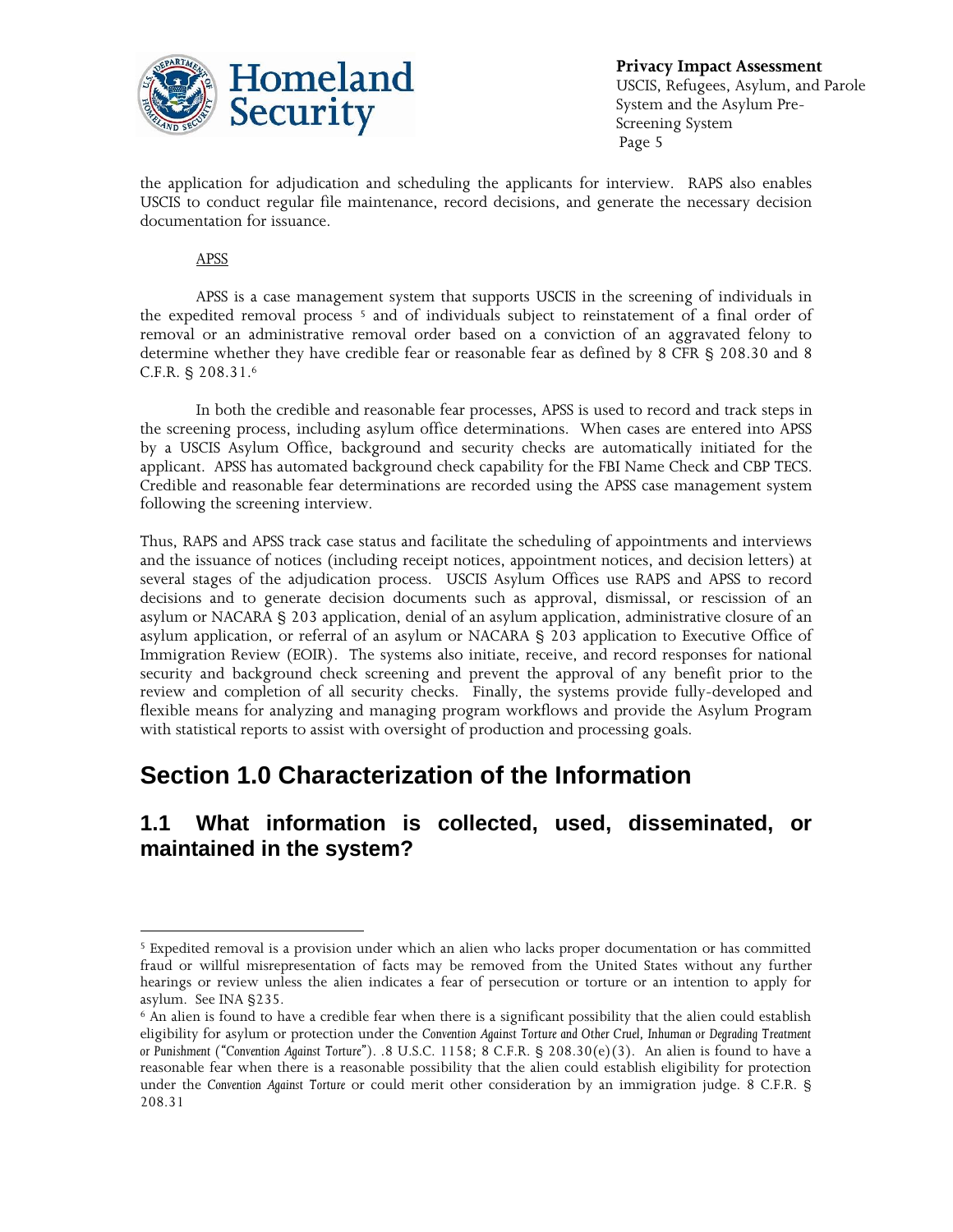

RAPS and APSS contain the following personal data elements for the following purposes:

**Names:** USCIS collects names (First, Last, and Middle) and aliases for principal applicants, family members, also known as derivatives, and the preparer of the application in RAPS and APSS. Contact information of the attorney or representative is not captured in RAPS as this is available in the Private Attorney Maintenance System (PAMS). (See section 4.1 for a full discussion of PAMS.)

**Information Regarding Immigration Status:** USCIS collects information relating to immigration status such as A-Numbers, port and date of entry, status at entry, filing date of asylum application, basis of eligibility, interview location, encounter location (i.e., where an Asylum Officer first encounters the individual), immigration court, deportation information, employment authorization eligibility and application history, case status, and case history in certain forms and enters them into RAPS and APSS as part of the application process for asylum, NACARA, credible fear and reasonable fear.

**Addresses:** USCIS collects the addresses of applicants and/or application preparers in RAPS and APSS. In addition, USCIS collects this information to substantiate an applicant's claim of continuous residence in the U.S. as required to establish eligibility in some applications. For APSS records, if the applicant is in detention, the detention facility's address is recorded. The addresses of applicant's dependents are not included in RAPS unless they have applied separately as a principal asylum or NACARA 203 applicant.

**Telephone Numbers:** USCIS collects telephone numbers of the applicant and preparer in order to have a secondary means of contacting either when needed to collect or provide information. The contact numbers of applicant's dependents are not included in RAPS unless they have applied separately as a principal asylum or NACARA § 203 applicant.

**Birth Dates:** USCIS collects birth dates (applicant, petitioner, spouse, children/stepchildren/adopted children) and enters them into in RAPS and APSS.

**Social Security Numbers:** USCIS collects Social Security numbers (applicant and spouse) and enters them into RAPS and APSS.

**Citizenship/Nationality/Religion Information:** USCIS collects information on the applicant's country of nationality, country of birth, ethnic origin, province of residence in home country, languages spoken, and religion.

**Marital Status:** USCIS collects information regarding marital status (i.e., whether applicant is married, single, widowed, or divorced) and enters this information into RAPS and APSS.

**Gender:** USCIS collects the genders of the applicant and dependents and enters them into RAPS and APSS.

**Results of Background Security and Identity Checks** Queries of background and security check systems based on name and date of birth or biometrics return results for newly filed applications and whenever a check is reinitiated to renew an expiring check or prior to a decision. Each check and law enforcement system is described in detail in Section 4.1, and briefly summarized below.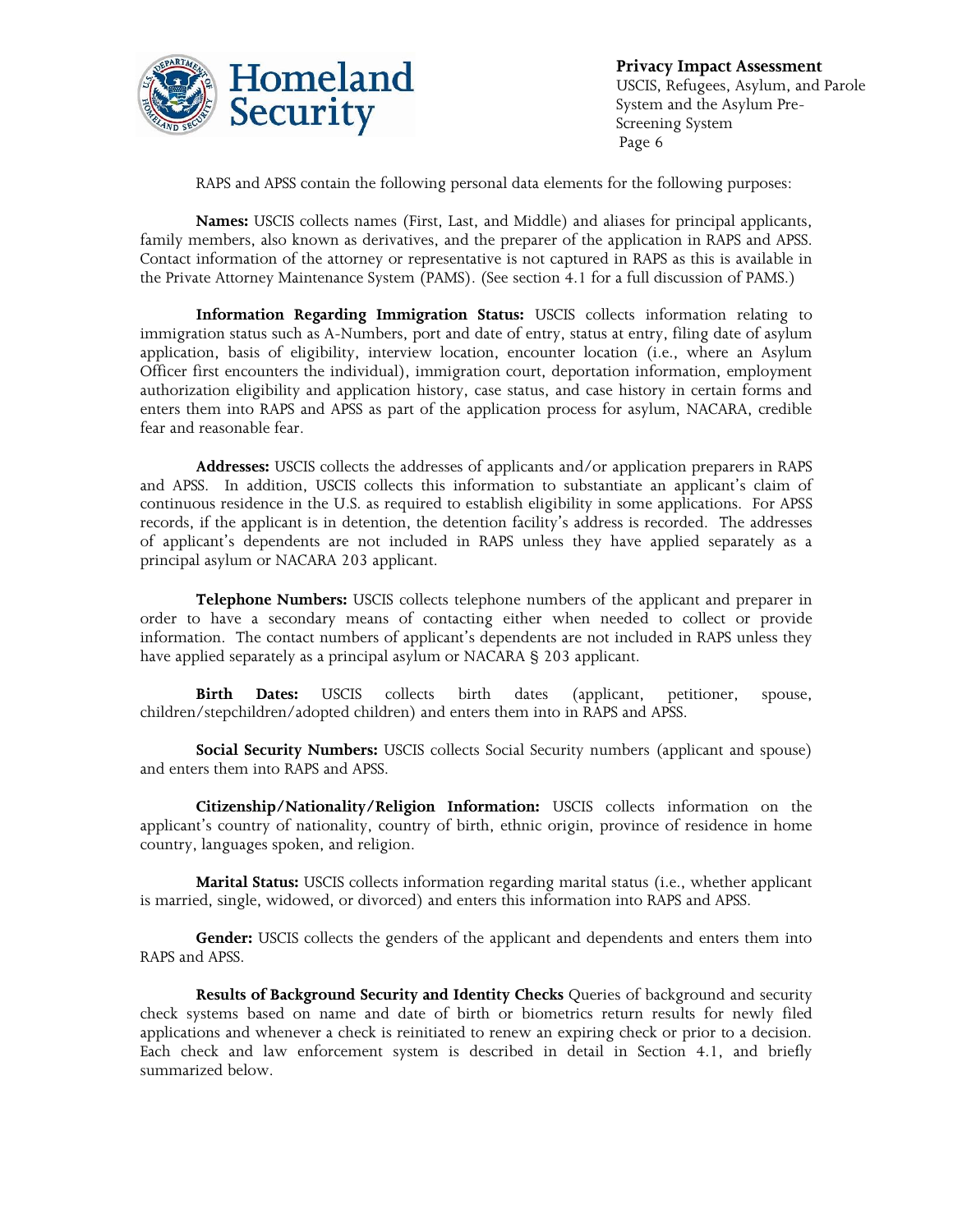

- **CBP TECS check** A check on the applicant's name and date of birth returns a positive or negative response to RAPS or APSS. The response will be displayed in RAPS or APSS as a positive or negative match. This check can be renewed manually.
- **ENFORCE Alien Removal Module (EARM) check** A check on the applicant's name and date of birth returns a positive or negative response to RAPS only. The response will be displayed in RAPS as a positive or negative match. This check can take place through the automated interface one time only.
- **FBI Fingerprint check** A check on the applicant's ten-print biometrics returns the date of the applicant's fingerprint appointment at an USCIS Application Support Center (ASC), the date that the biometrics are sent to the FBI, and the date and the result of the check. The response will be displayed in RAPS as a positive or negative match. This check can be renewed manually via RAPS.
- **FBI Name check** A check on all names and dates of birth used by the applicant return a positive or negative response to RAPS and APSS. The response will be displayed in RAPS or APSS as a positive or negative match for each alias and alternate date of birth.
- **US-VISIT/IDENT check** A check on the applicant's ten-print biometrics returns the applicant's identification number assigned by US-VISIT/IDENT, the dates that the information is collected and uploaded to the system, and the nature of the hit (whether the hit is of a law enforcement nature), if any. New information uploaded to US-VISIT/IDENT will appear in the applicant's system record if it is of a higher law enforcement interest than prior hits.

Background and security check results are uploaded to RAPS during a nightly update. The results of checks are also included on reports automatically generated at each Asylum Office listing individuals flagged as potential "hits." Most security checks expire or are limited in verification for a specific application; therefore, RAPS allows checks to be reinitiated as necessary. It should be noted that RAPS does not contain all information provided in the I-589 or I-881, such as descriptive narratives related to the basis of the claim and information on the applicant's educational background and past addresses. Also, no biometric data or photographs are stored in RAPS.

**Preparers**: Data on individuals who prepared the asylum application are collected in RAPS. This information is not collected in APSS.

**Relatives**: Spousal and parent-child relationships are collected. In RAPS NACARA § 203 cases, relationship information may be entered to support the applicant's eligibility.

### **1.2 What are the sources of the information in the system?**

A majority of the data in RAPS and APSS is obtained directly from the individual applicant. Information regarding an applicant's spouse and children included in the application will also be housed in both RAPS and APSS.

RAPS also receives continuous updates from US-VISIT/IDENT on records related to the subjects of asylum applications that are entered in the US-VISIT Secondary Inspection Tool (SIT) and contained within the Watch List or US-VISIT IDENT databases. The initial updates of US-VISIT on asylum applicants (the "Search and Enroll" encounter) are usually the result of processing by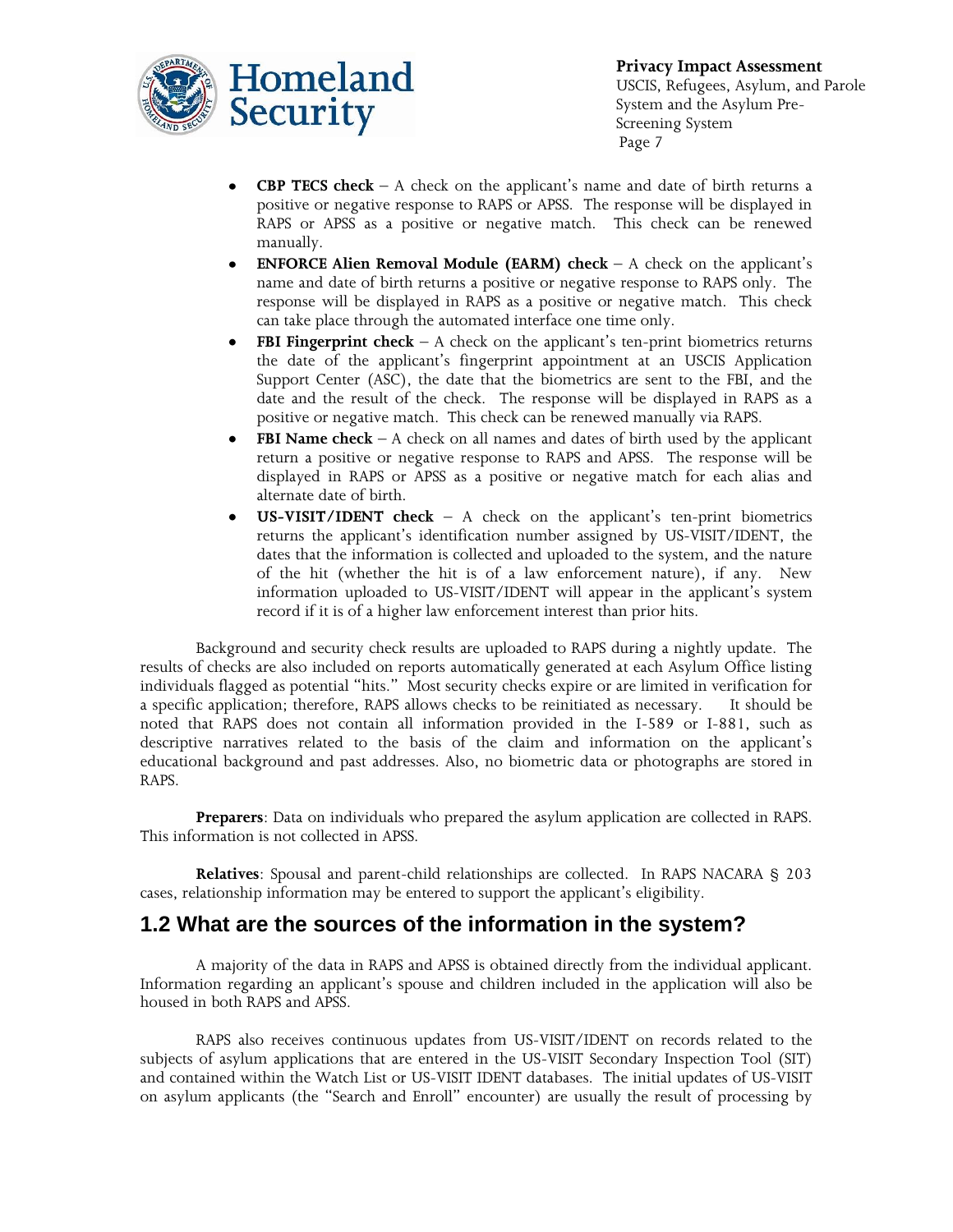

the ASC, which forwards records to US-VISIT. Records of basic information including name, encounter ID, and hit information, in turn, are uploaded to RAPS. In addition, records on any subsequent encounters with subjects of an asylum application are uploaded to RAPS by US-VISIT.

CBP's TECS, ICE's ENFORCE, and US-VISIT's IDENT systems all contribute background check determinations to RAPS and APSS. For more detail on those systems see Question 4.1.

### **1.3 Why is the information being collected, used, disseminated, or maintained?**

The information in RAPS and APSS is collected to facilitate case processing and to maintain an electronic retrieval system containing information related to the status of asylum applicants. The specific purpose for collecting each data element is contained in Section 1.1 of this PIA.

RAPS and APSS support the business requirements of USCIS by providing the following major capabilities:

- $\bullet$ Enabling the USCIS Asylum Division to intake and process individual applications such as scheduling interviews, tracking case status, initiating and facilitating security checks, and generating notices and decision letters;
- Providing fully-developed and flexible tools for analyzing and managing program workflows locally and nationwide;
- Enabling USCIS personnel to promptly access accurate biographical and class of  $\bullet$ admission/status information on benefit applicants to ensure proper identification and adjudication;
- Providing statistical reports to USCIS, other government agencies, and certain public interest groups; and
- Enabling the Asylum Division to self-monitor areas of progress and program issues that require attention or action.

### **1.4 How is the information collected?**

 $\overline{a}$ 

The data in RAPS and APSS is generally obtained directly from the individual requesting benefits, entered manually by Asylum Office staff, and augmented with updates<sup>7</sup> by staff and from other systems as discussed in Section 4.1 and 5.1. The information is largely obtained from the OMB-approved Form I-589, *Application for Asylum and for Withholding of Removal* (OMB No. 1615-0067) and Form I-881, *Application for Suspension of Deportation or Special Rule Cancellation of Removal* (Pursuant to Section 203 of Public Law 105-100, NACARA) (OMB No. 1615-0072) and through applicant interviews. CIS collects information regarding background checks electronically.

### **1.5 How will the information be checked for accuracy?**

<sup>7</sup> Asylum Office staff review the data in RAPS for data entry mistakes and for fields that have not been updated. To complete the review, staff may check CIS, CLAIMS-3, and US-VISIT/IDENT. Data missing from the interfaces described in the Technology section above may also be updated with information found within the relevant systems.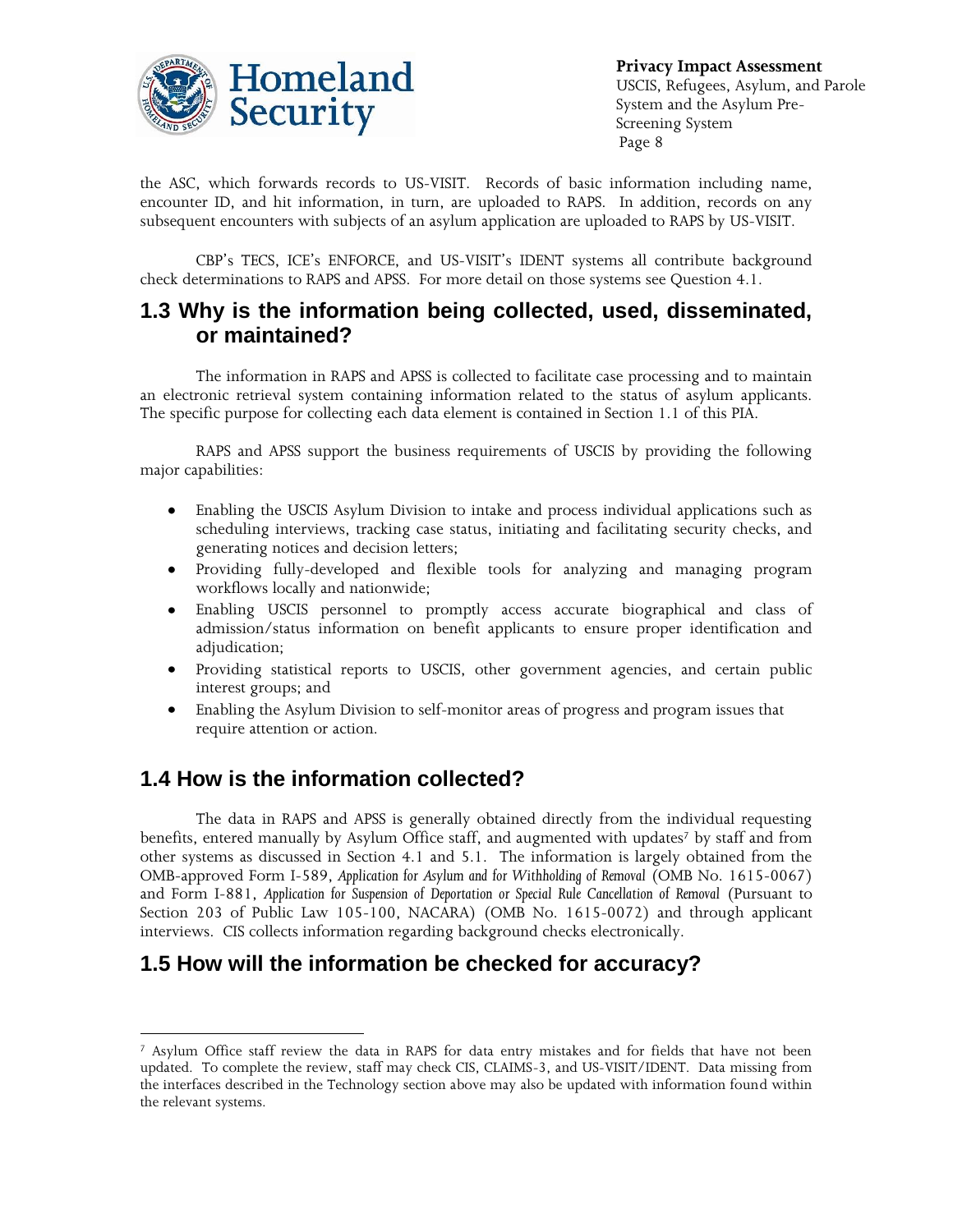

All applicants within the jurisdiction of an Asylum Office receive a personal interview prior to the full adjudication of his or her benefit application. Applicant information contained in RAPS and APSS is checked for accuracy by an Asylum Officer through this interview process. The RAPS and APSS record for each case is subject to 100 percent supervisory review prior to a final determination. Records are also subject to review by Asylum Division Headquarters for cases which require quality assurance review according to asylum procedures. The applicant's information (including biographical data, claim and immigration history) is verified and, if necessary, corrected on the form as well as in RAPS and APSS based on any new information obtained during the interview or to correct errors found during supervisory or headquarters review.

Standard operating procedures direct Asylum Offices in correctly entering applicant data and decision processing information. These operating procedures include the following:

- *Affirmative Asylum Procedures Manual, publicly available at [www.uscis.gov;](http://www.uscis.gov/)*
- *ABC / NACARA Procedures Manual;*
- *Reasonable Fear Procedures Manual;*
- *Credible Fear Procedures Manual;*
- *Identity and Security Checks Procedures Manual; and*
- *Procedures for the Automated Generation of the I-766 Employment Authorization Document in the Asylum*   $\bullet$ *Process.*

RAPS and APSS are designed to require specific entries in the sequence outlined by the operating procedures to prevent inconsistencies in applicant data and in decision processing entries. RAPS and APSS accomplish this through program coding that allows or prevents record updates based on defined parameters. Therefore, for any security check that must be completed prior to an interview or a final decision, the systems will prevent an entry prior to the completion of the security check. Similar edits exist for case closures, case transfers, file maintenance, and many other case processing tasks. Furthermore, standard reoccurring reports are generated to identify cases that are pending due to incomplete record updates. The reports are used to identify and correct or complete the record updates to allow for proper and timely case completion.

### **1.6 What specific legal authorities, arrangements, and/or agreements defined the collection of information?**

The authority to collect information in RAPS and APSS is set forth in the Immigration and Nationality Act, 8 U.S.C. §§ 1103, 1158, 1225, 1228, and Title II of Public Law 105-100 and in the implementing regulations found in volume 8 of the Code of Federal Regulations (CFR).

### **1.7 Privacy Impact Analysis: Given the amount and type of data collected, discuss the privacy risks identified and how they were mitigated.**

**Privacy Risk**: Unauthorized access to information.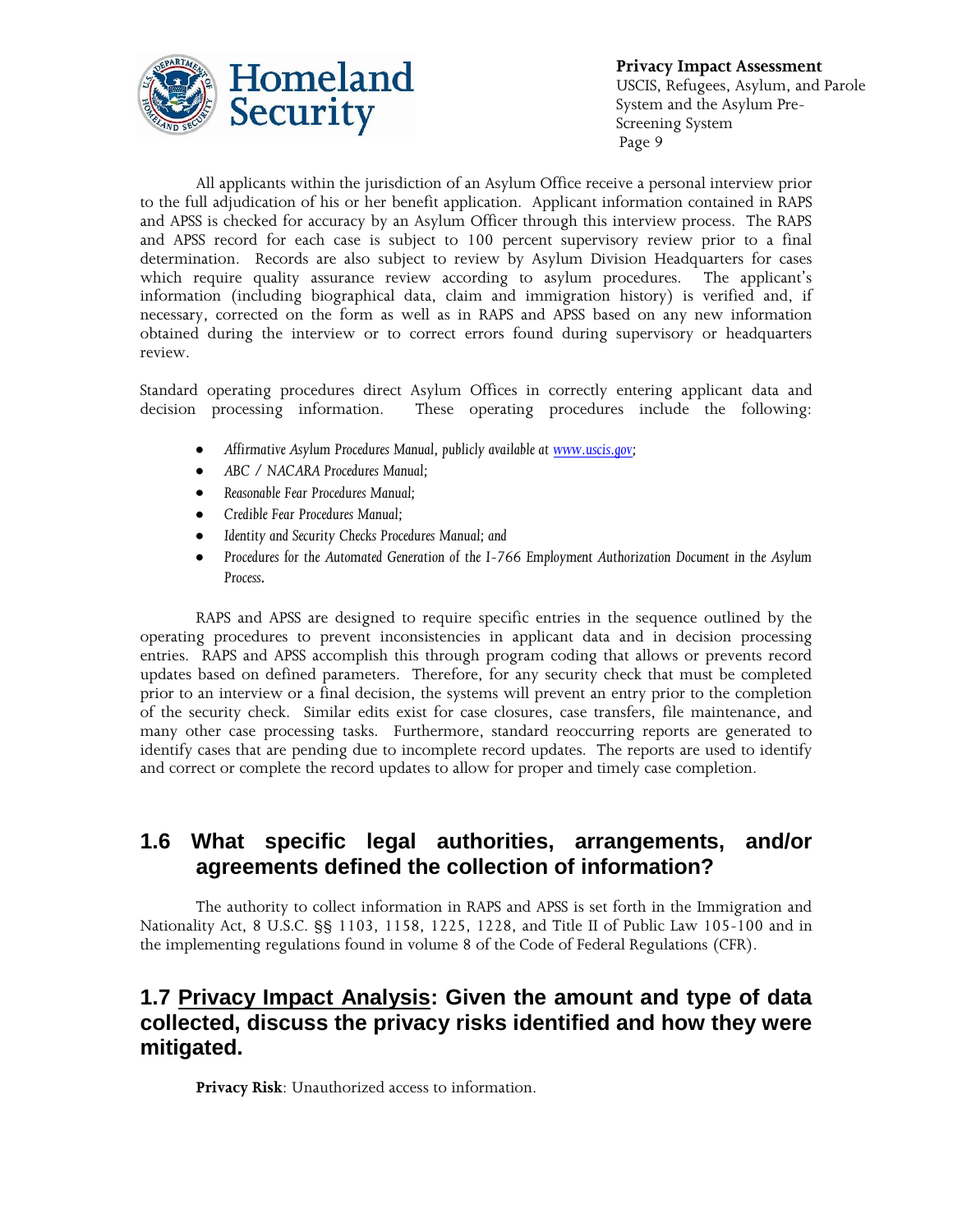

**Mitigation**: The user interface for RAPS and APSS is available only via specific governmentowned hardware or using a government-issued security token. USCIS offices where these specific consoles are available are located in buildings staffed with 24-hour security service and other security mechanisms, and access to premises is restricted to those provided official identification and authorization. All records are stored in spaces that are locked after normal office hours. Paper records are stored in secured areas that are locked outside of normal office hours. The specific user must have been provided the proper user roles to view RAPS or APSS before the systems are visible through the user interface.

#### **Privacy Risk**: Data inaccuracy.

**Mitigation**: All data that is entered into RAPS and APSS is confirmed by a USCIS Asylum Officer during the applicant interview and by a USCIS Supervisory Asylum Officer during the quality assurance review required for all cases. For those applicants who fail to appear for the interview, Asylum Office personnel check the data in RAPS against what was provided in the application prior to the administrative closure of the application for failure to appear.

**Privacy Risk**: Obtaining more data than necessary during the course of the application and interview processes thus violating the Privacy Act data minimization requirements.

**Mitigation**: RAPS and APSS allow the entry of only the minimum data required to conduct a full asylum interview and complete the benefit adjudication. All personal data is entered using the data entry commands, which are configured to match the questions asked in the applications, such as the *Application for Asylum and for Withholding for Removal*, Form I-589. All information requested in the applications is relevant to ensure that all bona fide applicants are identified, to prevent benefit fraud, and to enable offices to adjudicate and deliver/serve decisions at the individual's appropriate address.

The data collected in RAPS and APSS is used by Asylum Officers who have a duty to elicit all testimony that may demonstrate benefit eligibility. For example, an applicant may be eligible for asylum if the applicant has a well-founded fear of persecution on account of his or her race, religion, nationality, membership in a particular social group, and/or political opinion. Although applicants may demonstrate eligibility under any one of the five categories, an asylum officer records in RAPS each protected category claimed by the applicant. The resulting record is then considered during the mandatory supervisory review and possible review by Asylum Division Headquarters.

### **Section 2.0 Uses of the Information**

The following questions are intended to delineate clearly the use of information and the accuracy of the data being used.

### **2.1 Describe all the uses of information.**

All of the information in Question 1.1 is used to:

 $\bullet$ correctly record and identify the applicant and to verify the accuracy of information provided in an application (including the information of spouses and dependents),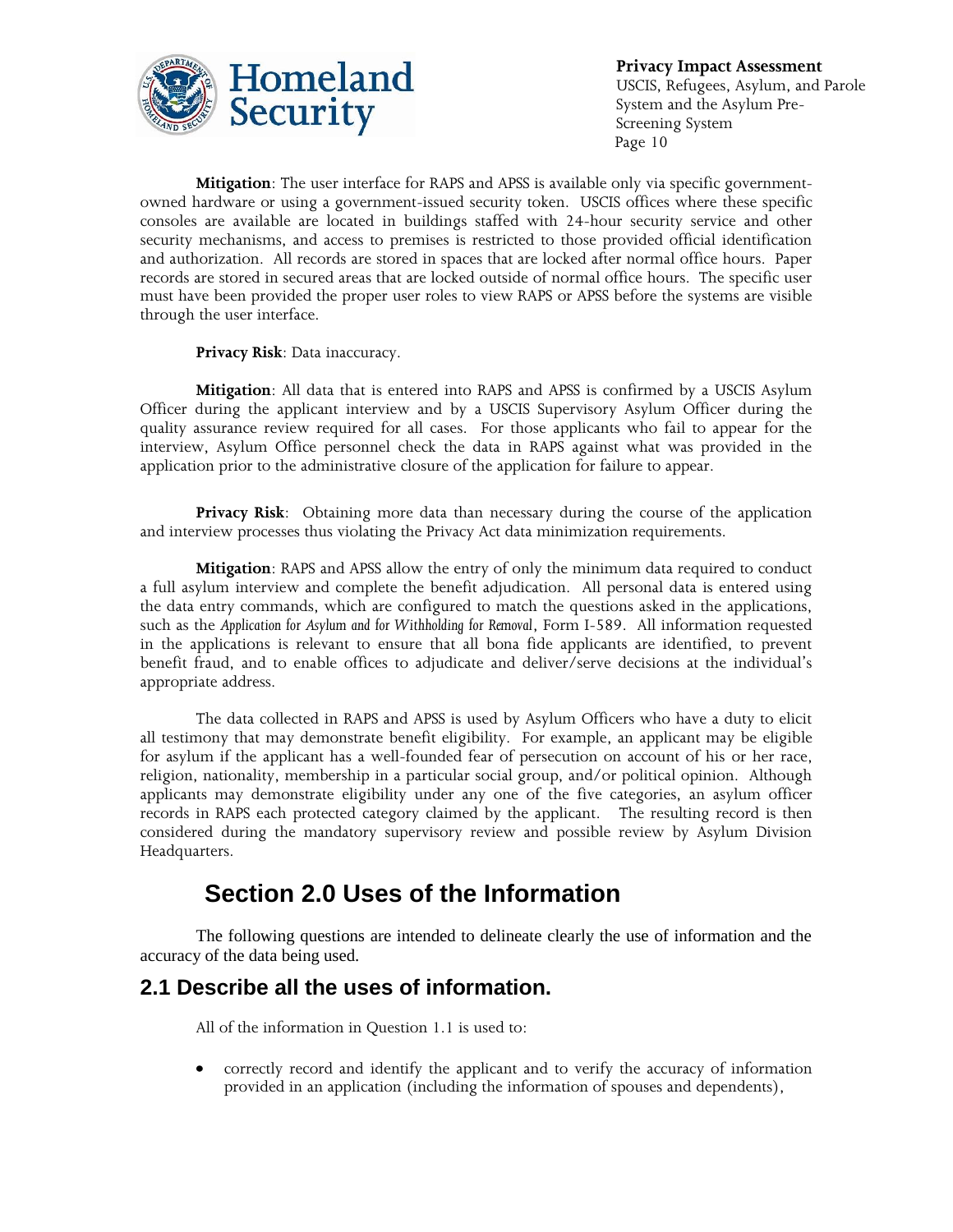

- send correspondence (e.g., denial, grant and/or requests for additional information) to the applicant or other persons relevant to the application process, and
- verify with the applicant any assistance received in the completion of the application to assist in tracking and investigating preparer fraud.

USCIS uses the information to manage, control, and track the process of affirmative asylum applications, applications for suspension of deportation/special rule cancellation of removal pursuant to Section 203 of NACARA, as well as credible fear and reasonable fear screenings.

### **2.2 What types of tools are used to analyze data and what type of data may be produced?**

Data from RAPS and APSS are not used in complex analytical tools resulting in, among other types of data, matching, relational analysis, scoring, reporting, or pattern analysis. RAPS and APSS do not create or make available new or previously unutilized information about an individual that would be placed in the individual's existing record.

Basic query reporting in RAPS and APSS is primarily used to track USCIS workflows and the productivity of adjudicating offices. Reports on applicants are used to investigate benefit fraud and cases of national security concern based on requests from the Fraud Detection and National Security Data System (FDNS).<sup>8</sup> No reporting or data manipulation is used to make eligibility determinations. All determinations of eligibility are made following a full review of the individual benefit application by an Asylum Officer and are subject to 100-percent supervisory review.

### **2.3 If the system uses commercial or publicly available data please explain why and how it is used.**

No commercial or publically available information is stored in RAPS or APSS. During the course of any adjudication, Asylum Office staff may use commercial record systems such as LexisNexis Law Enforcement Systems, Accurint, and ChoicePoint's AutotrackXP to investigate the veracity of a benefit application. None of these systems transmit data to or from RAPS or APSS.

### **2.4 Privacy Impact Analysis: Describe any types of controls that may be in place to ensure that information is handled in accordance with the above described uses.**

**Privacy Risk:** Inappropriate use of information

 $\overline{a}$ 

**Mitigation:** Only personnel with the proper security clearance and a need for the information will be granted access to RAPS and APSS. The system administrator is responsible for granting the appropriate level of access. All USCIS employees and external government users will be properly trained on the use and release of information in accordance with agency policies,

<sup>8</sup> PIA published on July 29, 2008 at http://www.dhs.gov/xlibrary/assets/privacy/privacy\_pia\_cis\_fdns.pdf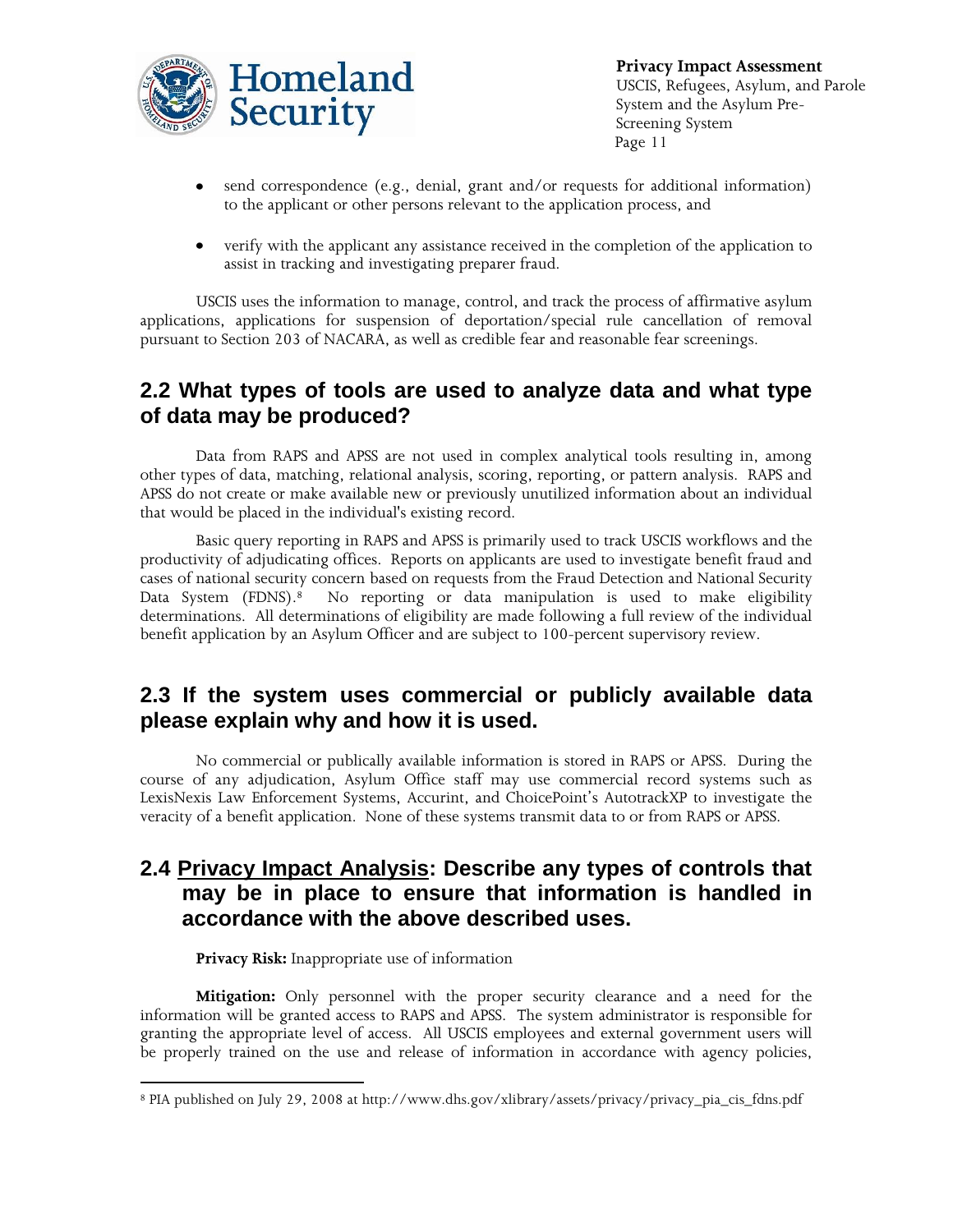

procedures, regulations, and guidance. In addition, USCIS personnel are required to take annual computer security awareness training.

#### **Privacy Risk**: Data Quality

**Mitigation:** The *USCIS Affirmative Asylum Procedures Manual* instructs Asylum Offices to review and update RAPS information for accuracy and completeness. USCIS has a number of procedures in place to check the accuracy of information coming into RAPS and APSS, including standard field and relational edits (e.g., ZIP codes and internal CIS mainframe tables verify that the appropriate state has been selected). Authorized USCIS personnel have the ability to correct inaccuracies brought to their attention internally, as well as by members of the public, which occurs during the course of the initial in-person interview with the applicant and at the time of decision pick-up. Individuals may request the correction of information contained within their files by submitting a Privacy Act request. For more information, including procedures regarding restrictions on protected access, see Section 7.

## **Section 3.0 Retention**

The following questions are intended to outline how long information will be retained after the initial collection.

### **3.1 How long is information retained?**

NARA approved the following USCIS schedules for retention and disposal of RAPS and APSS records (RAPS N1-563-04-6 and APSS N1-563-04-7):

Automated A-File records will be maintained for 25 years after the case is closed, and then archived at the DOJ Data Processing Center or its designated successor for 75 years and then destroyed. Copies of system data may be stored in the individual's paper A-File (NCI-85-80-5/1). USCIS retains information generated by RAPS and APSS reports for only as long as is necessary to support the agency's mission. Reports are never archived longer than the approved retention schedule period.

### **3.2 Has the retention schedule been approved by the component records officer and the National Archives and Records Administration (NARA)?**

The retention schedules were approved by NARA on September 16, 2003, for RAPS and November 3, 2003, for APSS.

### **3.3 Privacy Impact Analysis: Please discuss the risks associated with the length of time data is retained and how those risks are mitigated.**

**Risk**: Retaining information longer than necessary may exceed the limitations provided by the Privacy Act data minimization requirements.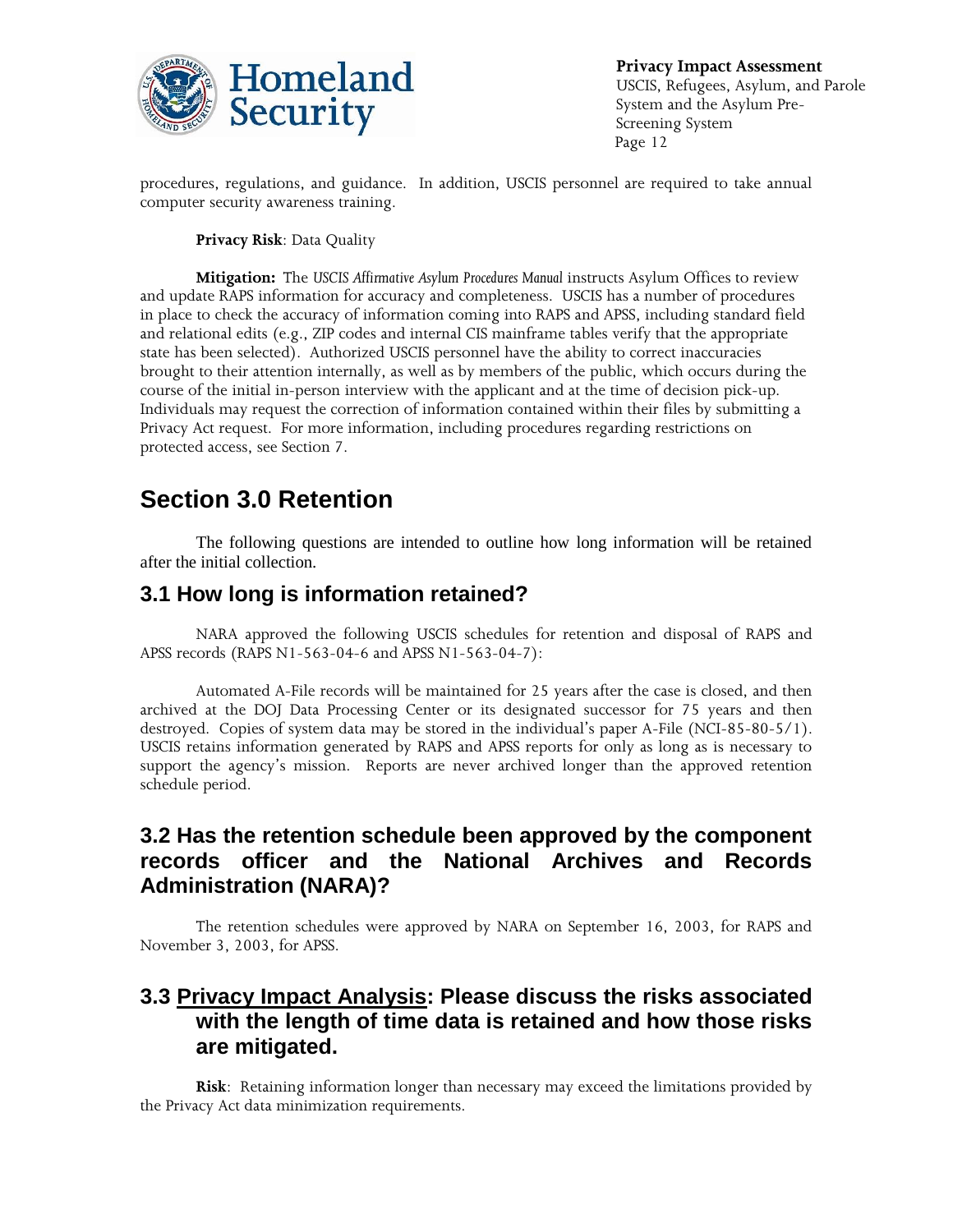

**Mitigation:** All data and electronic images are being retained for the indicated periods to fulfill the business requirements of DHS and in accordance to the limits of the retention schedules, which includes adjudication of decisions, law enforcement uses, protection of national security, responding to requests within DHS, as well as those requests from other government agencies requiring historical and/or biographical information on the individuals of interest.

## **Section 4.0 Internal Sharing and Disclosure**

The following questions are intended to define the scope of sharing within DHS.

### **4.1 With which internal organization(s) is the information shared, what information is shared and for what purpose?**

USCIS provides the following non-USCIS DHS components read only access to RAPS and APSS: (1) Customs and Border Protection (CBP), for border and inspection processing (to confirm immigration status); and (2) Immigration and Customs Enforcement (ICE), for investigatory, deportation, and immigration court functions. RAPS and APSS are also used to conduct queries for DHS law enforcement intelligence analysts upon request.

Other DHS agencies that may receive RAPS and APSS information on a case by case, *ad hoc* basis include the following components:

- The Office of Inspector General may be given RAPS and APSS information during the  $\bullet$ course of an audit, investigation or inspection.
- Office of Legislative Affairs may be given information in the course of in inquiry.
- Office of Citizen and Citizenship and Immigration Services Ombudsman may be given information in the course of an inquiry lodged by an applicant.
- $\bullet$ Office of the General Counsel may be given information in the course of an investigation, litigation, or an assessment of a legal issue.
- $\bullet$ Office of Policy may receive information in the course of an applicant's inquiry or an inquiry made by the DHS Secretary.
- Law enforcement actions, national security concerns or applicant inquiries, audits and  $\bullet$ inquiries by the DHS Secretary may require the release of RAPS and APSS information to other DHS components on an ad hoc basis.

Biographic information available on RAPS and APSS and statistical reports may be shared with the above-listed DHS components for the purposes of evaluating eligibility for a benefit, litigation and policymaking.

#### **Information Shared Through Interfaces With Other DHS Systems:**

#### **USCIS SYSTEMS:**

**CLAIMS 3.** RAPS sends a file daily to CLAIMS 3 with records on individuals that includes biographic information, a biometric receipt number, and the application approval date for all granted asylum applicants who are eligible to receive a secure two-year work authorization document. CLAIMS 3 processes the RAPS-generated request. CLAIMS 3 sends a nightly file of the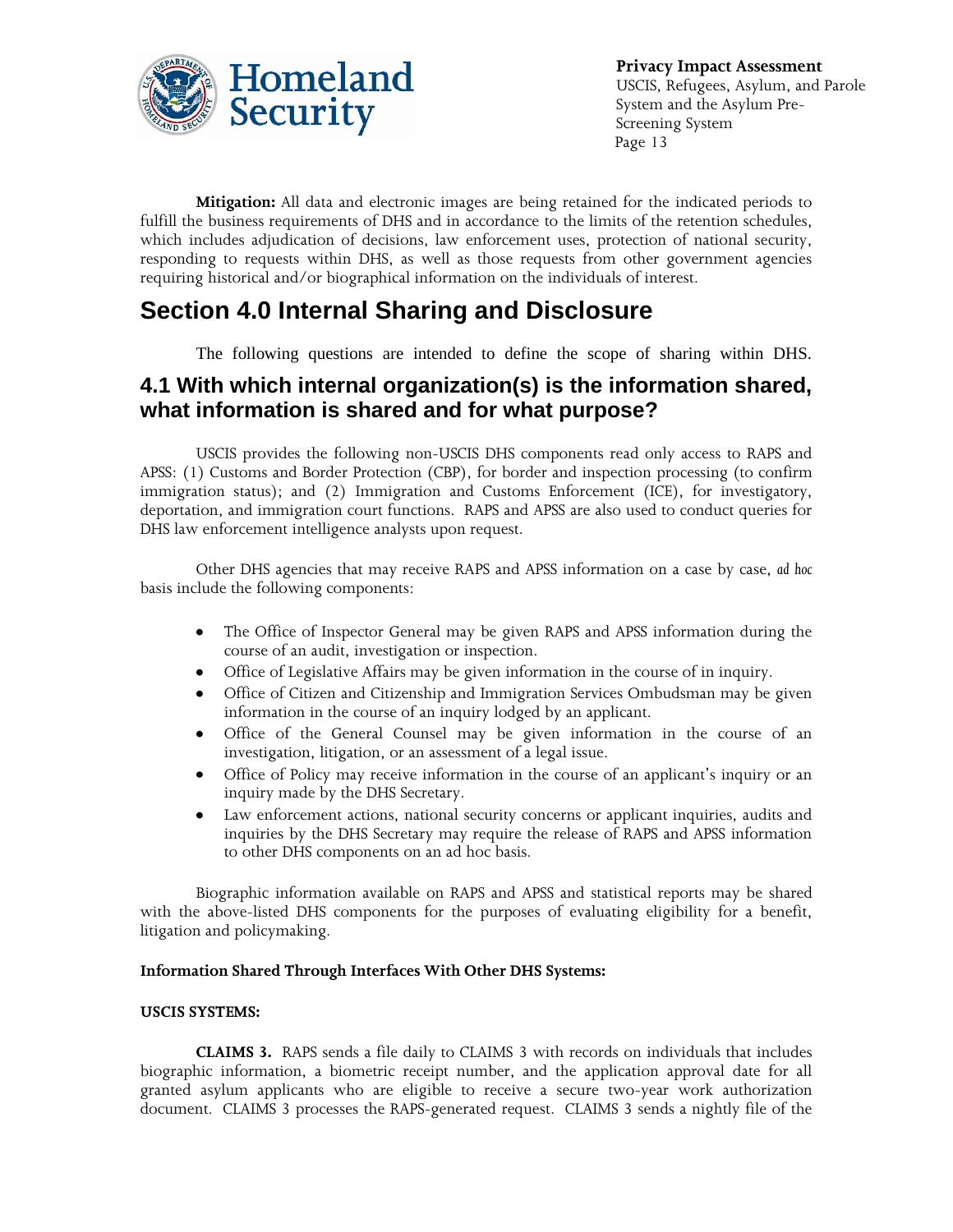

day's transactions with respect to individuals with a current status of Pending Asylum or Asylee. RAPS processes these records to update employment status and also address data if it is different from the current address already stored in RAPS. Beyond this, if the address update is applied to a case that was closed because the applicant failed to appear for interview or correspondence with the applicant was returned for bad address, the case is automatically reopened and the applicant is scheduled for interview.

**Central Index System (CIS)**. There are four transmissions performed by the RAPS interface with the Central Index System. (1) A file is sent nightly adding new records to CIS for people added to RAPS during the day who were issued a new A-Number; (2) a file is sent nightly to CIS on people added during the day who already had an existing A-Number so that the status of the individuals can be changed to "Pending Asylum"; (3) a file is sent nightly requesting the transfer of the A-Files of the applicants/dependents with an existing A-Number to the owning Asylum Office; and (4) a file is sent nightly with the new status of individuals following final decision, e.g., asylee ("AS") in the case of a grant, or reversion to prior non-immigrant status in the case of a denial or administrative close.

**Private Attorney Maintenance System (PAMS).** Rather than redundantly storing data on attorneys representing asylum applicants, RAPS links to PAMS, a shared attorney resource on the CLAIMS-3 mainframe, and stores only the Attorney ID, a nine-byte value that uniquely identifies the attorney. The attorney ID is used to retrieve attorney data for purposes of display in RAPS and for creating attorney copies of all correspondence with the applicant.

**National File Tracking System (NFTS).** NFTS is an enhanced version of the Receipt and Alien File Accountability and Control System (RAFACS) and will eventually replace it altogether in USCIS offices throughout the country. NFTS is used by staff at the Asylum Offices to upload to RAPS and the Central Index records on the receipt of A-Files. NFTS is also used to print RAPS reports (e.g., interview schedule, decision pick-up schedule) in "Responsible Party Code" order to facilitate the aggregation of A-Files.

**CLAIMS 4.** RAPS submits records nightly to a scheduling module in CLAIMS 4 on individuals to be scheduled for processing at Application Support Centers (ASCs) for collection of photographs, fingerprints, and signatures. CLAIMS 4 confirms the scheduling, generates call-in notices, and returns the notices to RAPS.

**USCIS Enterprise Service Bus (ESB) Person Centric Query Service (PCSQ).** PCQ Service allows USCIS users to search for applicant records from multiple DHS systems that includes but is not limited the Central Index System (CIS), CLAIMS 3, CLAIMS 4, and the Enforcement Integrated Database (EID). USCIS has developed an interface between the Enterprise Service Bus and RAPS that allows officers of the USCIS National Security and Records Verification Directorate and Refugee, Asylum, and International Operations Directorate to review limited data on individuals with RAPS records. The use of PCQS will be limited to immigration status verification.

#### **OTHER DHS SYSTEMS:**

**United States Visitor and Immigrant Status Indicator Technology (US-VISIT)**. RAPS receives continuous updates from US-VISIT/IDENT on records related to the subjects of asylum applications that are entered in the US-VISIT Secondary Inspection Tool (SIT) and contained within the Watch List or US-VISIT IDENT databases. The initial updates of US-VISIT on asylum applicants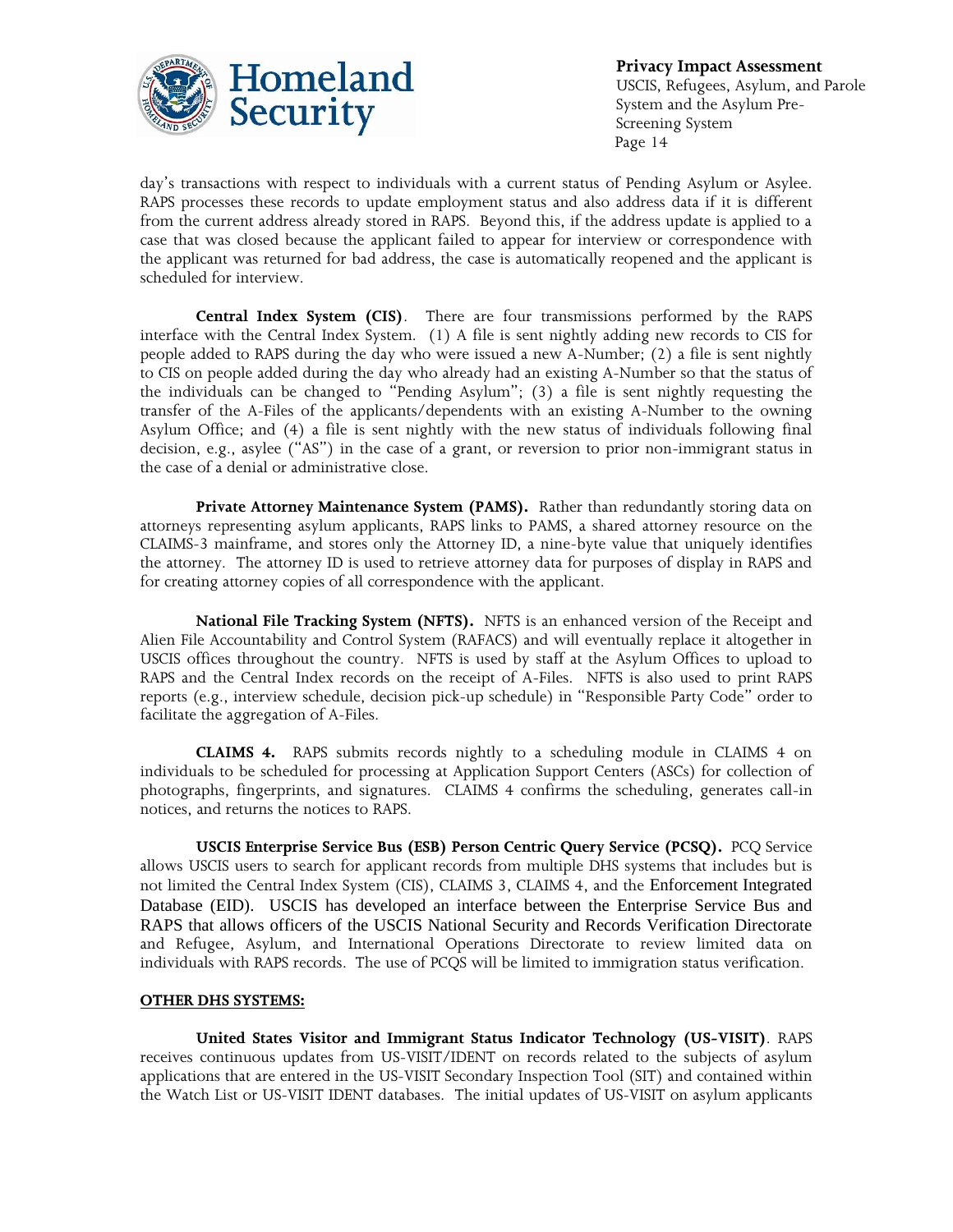

(the "Search and Enroll" encounter) are usually the result of processing by the ASC, which forwards records to US-VISIT. Records of basic information including name, encounter ID, and hit information, in turn, are uploaded to RAPS. In addition, records on any subsequent encounters with subjects of an asylum application are uploaded to RAPS by US-VISIT.

**ENFORCE Alien Removal Module (EARM).** RAPS queries the EARM nightly to determine the presence of a record on all individuals added to RAPS during the day. Based on the returned file of potential "hits," RAPS (1) updates the individual's RAPS record to show an unresolved potential hit as a "Y" and (2) produces a report at the Asylum Office listing of individuals who must be checked further in EARM. Following this on-line query based on the findings of the batch search, Asylum Office staff update RAPS to show that the potential hit has been resolved, and the case can then be processed to completion. RAPS updates EARM with any new Notice to Appear for Removal Proceedings (NTA) issued to an asylum applicant.

**DHS CBP TECS**: TECS queries based on name and date of birth are conducted nightly on all individuals and added to RAPS during the day. A report with the results returned is generated at the Asylum Offices listing individuals flagged as potential "hits" in TECS. As with the EARM interface, a flag is put on the records of potential "hits" that prevents entry of a final decision until resolution of the TECS status is update in RAPS.

### **4.2 How is the information transmitted or disclosed?**

Capabilities exist to transfer information through either encrypted electronic transmission or via paper (i.e., e-mail, disk, fax, telephone, or mail). The transfer of data by portable media is encrypted as required by Office of Management and Budget (OMB) Memorandum 06-16.<sup>9</sup>

### **4.3 Privacy Impact Analysis: Considering the extent of internal information sharing, discuss the privacy risks associated with the sharing and how they were mitigated.**

**Privacy Risk**: The primary risk is unauthorized access to, or disclosure of, information contained within the systems.

**Mitigation**: Information in RAPS and APSS is safeguarded in accordance with applicable laws, rules, and policies as discussed in more detail below.

#### **Confidentiality Provisions of 8 CFR § 208.6<sup>10</sup>:**

Asylum-related data, in particular, is governed by strict regulatory confidentiality provisions outlined in 8 CFR § 208.6, Disclosure to Third Parties. This regulation generally

 $\overline{a}$ 

<sup>9</sup> OMB Memorandum 06-16 can be found at:

http://www.whitehouse.gov/omb/memoranda/fy2006/m06-16.pdf.

<sup>10</sup> http://www.uscis.gov/files/pressrelease/FctSheetConf061505.pdf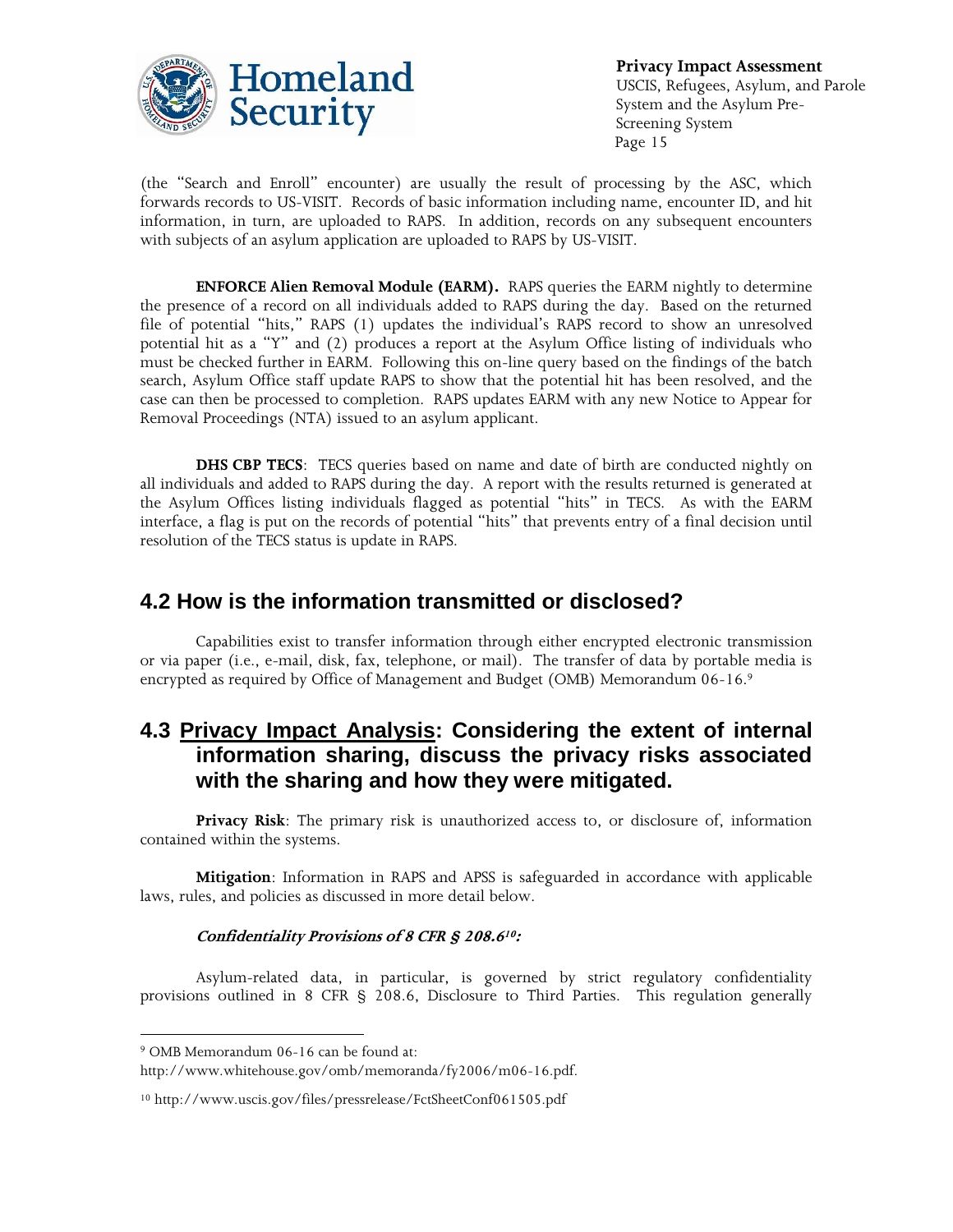

prohibits the disclosure to third parties of information contained in or pertaining to asylum applications, credible fear determinations, and reasonable fear determinations -- including information contained in RAPS or APSS -- except under certain limited circumstances. This regulation safeguards information that, if disclosed publicly, could subject the claimant to retaliatory measures by government authorities in their home country or non-state actors in the event that the claimant is repatriated, or endanger the security of the claimant's family members who may still reside in the country of origin. Moreover, public disclosure might give rise to a plausible protection claim where one would not otherwise exist by bringing an otherwise ineligible claimant to the attention of the government authority in the applicant's home country or a non-state actor against which the claimant has made allegations of mistreatment.

According to established interpretative guidance, confidentiality is breached when information contained in or pertaining to an asylum application (including information contained in RAPS or APSS) is disclosed to a third party in violation of the regulations, and the unauthorized disclosure is of a nature that allows the third party to link the identity of the applicant to: (1) the fact that the applicant has applied for asylum; (2) specific facts or allegations pertaining to the individual asylum claim contained in an asylum application; or (3) facts or allegations that are sufficient to give rise to a reasonable inference that the applicant has applied for asylum. The same principles govern the disclosure of information related to credible fear and reasonable fear determinations, as well as to applications for withholding or deferral of removal under Article 3 of the Convention against Torture, which are encompassed within the asylum application.

In the absence of the asylum applicant's written consent or the DHS Secretary's specific authorization, disclosure to third parties may be made only to United States government officials or contractors and United States federal or state courts on a need to know basis related to certain administrative, law enforcement, and civil actions. In some instances, interagency arrangements have been established - such as the arrangement between the former INS and the FBI -- to facilitate the proper disclosure of asylum-related information to United States agencies pursuant to the regulations. The release of information relating to an asylum application, credible fear determination, or reasonable fear determination (including information contained in RAPS or APSS) to an official of another government or to any entity for purposes not specifically authorized by the regulations without the written consent of the claimant requires the express permission of the DHS Secretary.

#### **Privacy Safeguards of DHS and USCIS:**

All records are protected from unauthorized access through appropriate administrative, physical, and technical safeguards that include restricting access to authorized personnel who have a need to know. This adheres to requirements of the DHS Information Technology Security Programs Handbook to employ password protection identification features to protect sensitive information. All internal components are mandated by DHS to comply with DHS' Sensitive System Security guidelines.

USCIS personnel are trained on how to interpret and use immigration information. USCIS personnel will explain the meaning of information contained within RAPS and APSS to nonimmigration trained personnel in other DHS agencies prior to the dissemination of immigration related information contained within RAPS and APSS.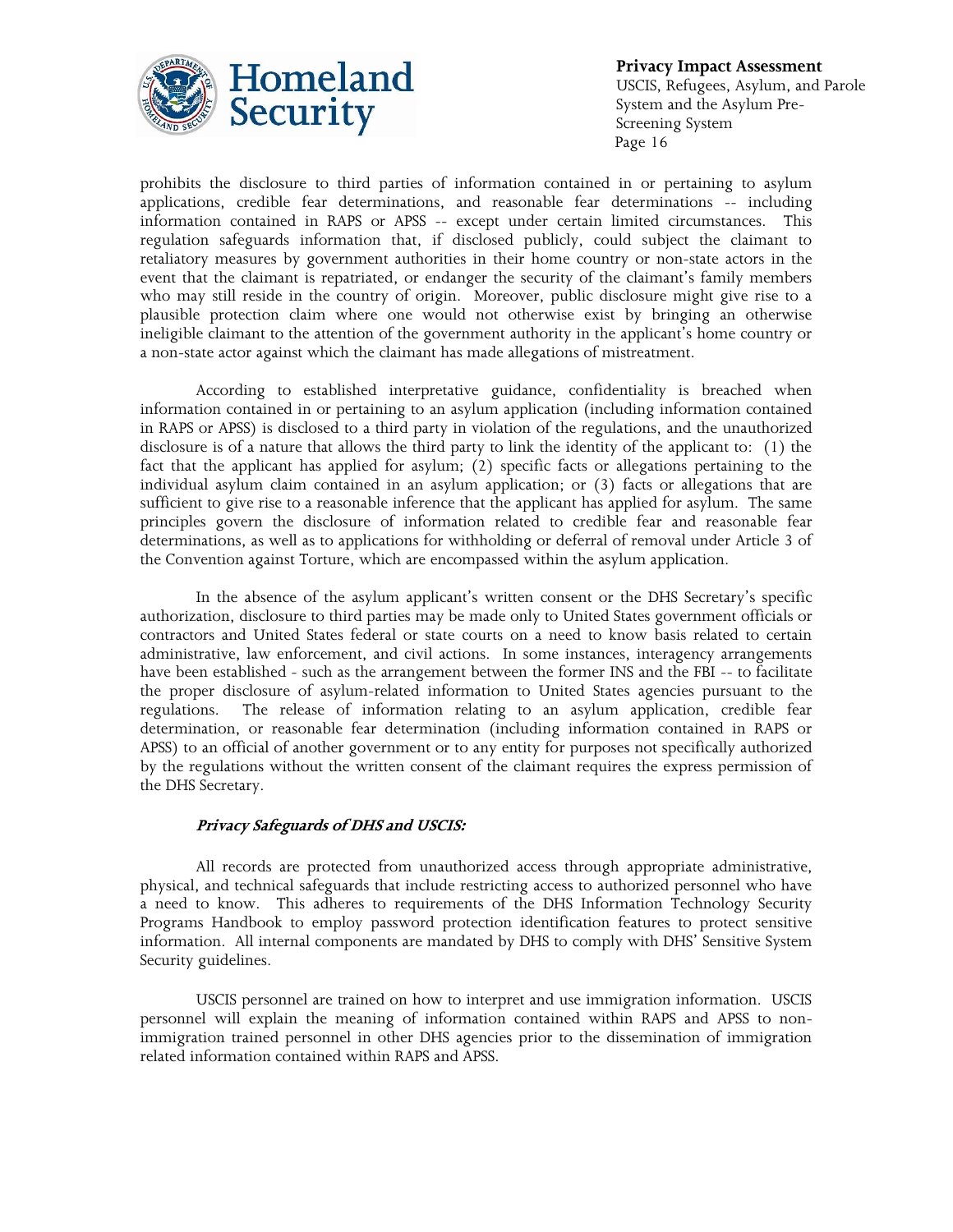

USCIS, ICE, and CBP personnel are trained to interpret and properly use immigration information through the use of web-based system training, INA training, and other miscellaneous on-the-job training received per their specific role. USCIS, ICE or CBP personnel are instructed to provide information regarding the restrictions of further disclosure prior to providing information contained within RAPS/APSS to non-immigration trained personnel in other DHS agencies. See Section 4.1 for a listing of DHS agencies.

## **Section 5.0 External Sharing and Disclosure**

The following questions are intended to define the content, scope, and authority for information sharing external to DHS which includes Federal, state and local governments, and the private sector.

### **5.1 With which external organization(s) is the information shared, what information is shared, and for what purpose?**

Information contained within RAPS and APSS may be shared with outside entities, either pursuant to regulation or through specific agreements. System records may be shared with the FBI and any other United States Government official or contractor having a need to examine information in connection with any United States Government investigation concerning any criminal or civil matter. In addition, information contained within RAPS and APSS may be shared with the FBI and the Intelligence Community for the purpose of gathering foreign counterintelligence or international terrorism information unrelated to pending criminal or civil litigation.

The DHS Secretary has also exercised his discretion to permit regular sharing of asylumrelated information with the government of Canada. The arrangement is in the form of a *Statement of Mutual Understanding on Information Sharing* (SMU) and an Annex to the SMU, which together permit Canada's Department of Citizenship and Immigration Canada (CIC) and USCIS to exchange asylumrelated records on both a case-by-case and systematic basis.

Information contained within RAPS and APSS may be shared with the government of Canada for the purpose of enhancing the ability of both the United States and the Canadian government to prevent abuse of the asylum process in their respective countries and to make accurate asylum eligibility determinations, thereby strengthening the integrity of both countries' asylum systems. The Secretary has authorized similar disclosure under agreements with the United Kingdom and Australia for specific projects.

In addition, in 2002, the Attorney General authorized the Asylum Division to release to the Office of Refugee Resettlement (ORR) of the Department of Health and Human Services (HHS) RAPS records for individuals granted asylum to enable ORR to meet congressional reporting requirements, provide more effective post-decision services, and generate statistical reports used to allocate funding for asylee social benefits. The electronic asylee data provided to the ORR will consist of the name, date of birth, alien number, gender, marital status, country of birth, country of citizenship, date of entry or admission into the United States, date of asylum grant, current city of residence, state of residence, street address, and zip code, as available.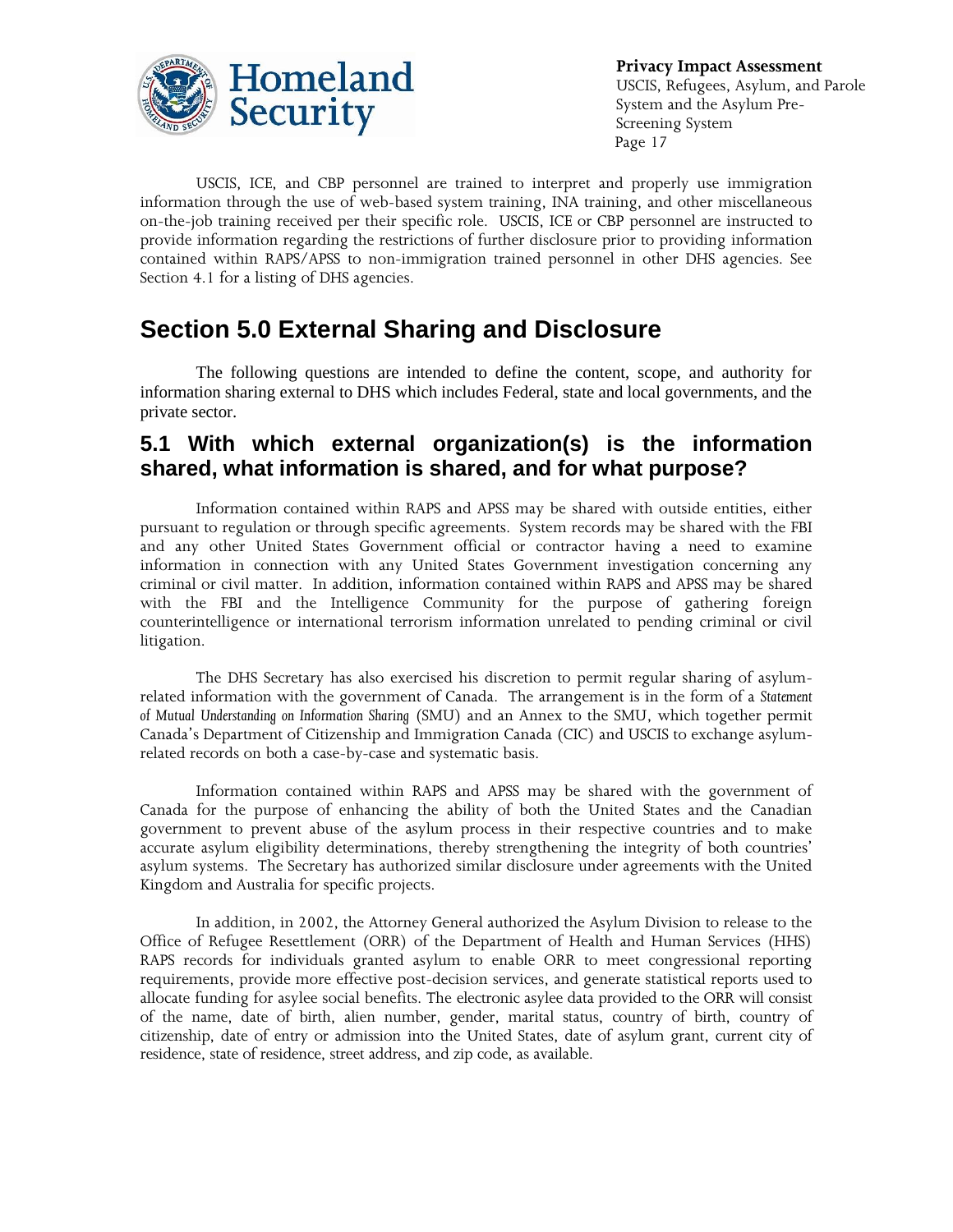

In 2001, the Attorney General had also authorized the Asylum Division to disclose to HHS certain biographical information on asylees to enable ORR and the Centers for Disease Control (CDC) to provide emergency relief to qualified asylees. History records are created in RAPS on key updates received from EOIR on referred cases, i.e., acknowledgment of the Notice to Appear (NTA) receipt, date of scheduled hearing on the merits, and final decision.

USCIS and the United States Department of State are currently designing an interface to allow Department of State personnel to review limited RAPS records through the PCQ Service. PCQ will allow Department of State users to search for applicant records in RAPS as well as other USCIS systems of record. The access is to be provided as an addendum to pre-existing Memorandum of Understanding (MOU) between the Bureau of Consular Affairs, the Department of State and DHS USCIS, for the exchange of visa and immigration data.

Finally, the Attorney General and the DHS Secretary have, in rare circumstances, authorized disclosure on specific asylum seekers on a case-by-case basis to other U.S. government offices, foreign governments, and members of Congress. If the chair of a congressional committee with competent jurisdiction submits a written request for protected asylum-related information, then the requested information is generally provided without regard to the regulation. Written requests for asylum-related information by individual members of Congress or their respective staff members are considered on a case-by-case basis.

### **5.2 Is the sharing of personally identifiable information outside the Department compatible with the original collection? If so, is it covered by an appropriate routine use in a SORN? If so, please describe. If not, please describe under what legal mechanism the program or system is allowed to share the personally identifiable information outside of DHS.**

The current System of Records Notice (SORN) for this system was published in the Federal Register simultaneously with the publication of this PIA. It can be found at \_\_\_\_\_\_\_\_\_\_\_. The routine uses, which identify the manner in which RAPS and APSS are shared externally, are listed in the SORN. All sharing is compatible with the purpose for which the information was originally requested.

DHS personnel with immigration expertise may also provide information contained in the system to external organizations that meet the criteria outlined in 8 CFR § 208.6 or that are covered by a specific MOU or other agreement. USCIS has entered into a number of MOUs with various entities external to DHS to share information contained within RAPS and APSS. These documents dictate the terms and conditions for the release of relevant information as well as the appropriate use and safeguarding of all information.

Specific non-Asylum Office users within DHS, with a need-to-know, have read-only access to information contained within RAPS and APSS (e.g., USCIS staff overseas, USCIS Service Center personnel and CBP Officers). However, capabilities also exist to transfer information either through encrypted electronic transmission or via paper (i.e., e-mail, disk, fax, telephone, or mail).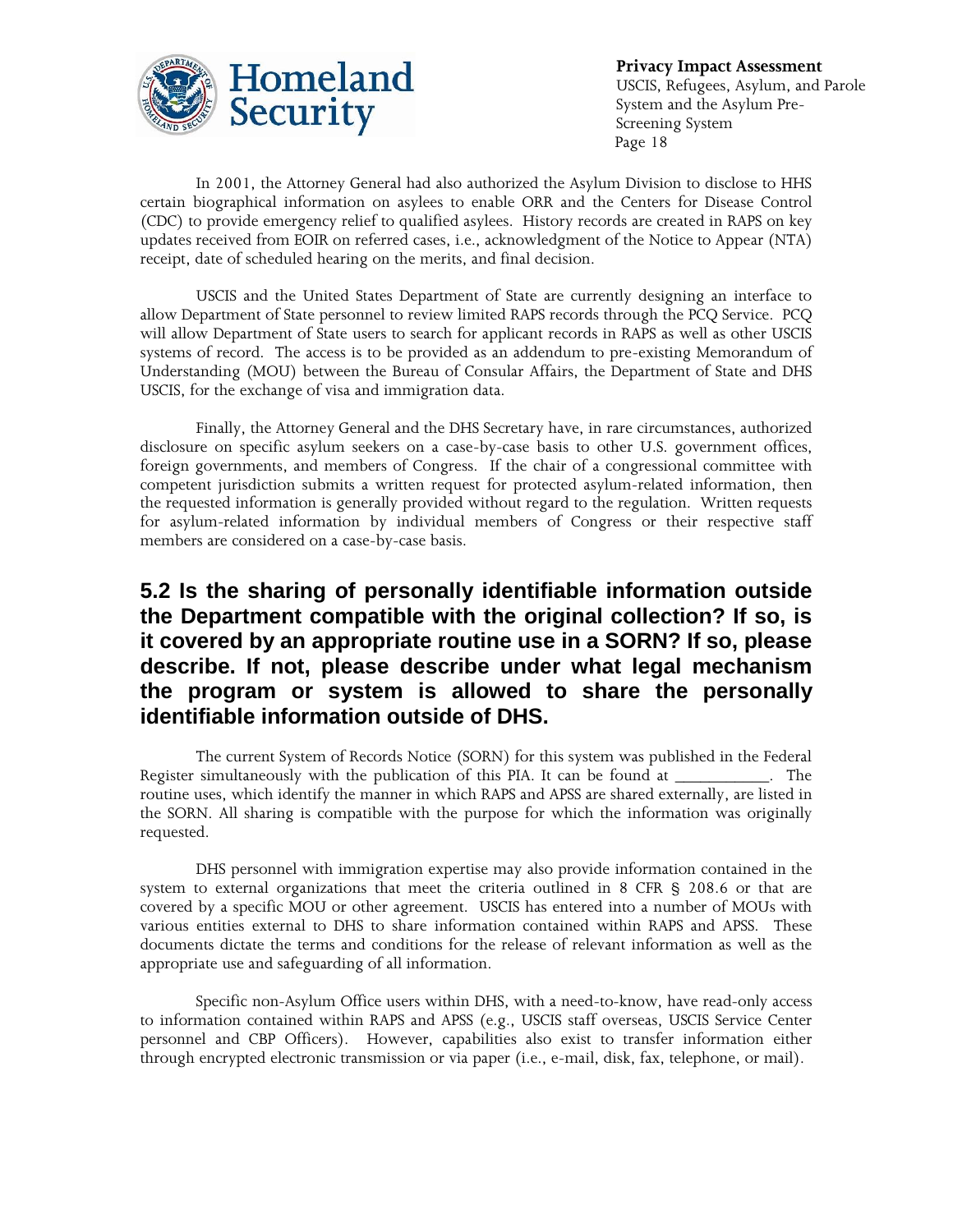

### **5.3 How is the information shared outside the Department and what security measures safeguard its transmission?**

For any non-Asylum user described in Section 5.2 above, measures are taken to ensure understanding of and compliance with the Privacy Act and 8 CFR 208.6. Federal government employees and their agents must adhere to the OMB guidance provided in OMB Memorandum M-06-15, *Safeguarding Personally Identifiable Information*, dated June 23, 2006, which sets forth the standards for the handling and safeguarding of PII. Non-Asylum Office users of the RAPS and APSS systems must sign non-disclosure agreements that dictate the confidentiality afforded to any accessed PII.

For users that are not employees of the USCIS Asylum Division, user roles are limited to read-only access. For all DHS users who are not employees of USCIS, CBP, or ICE, access to the system must be justified by the requesting office and must be necessary to the job duties of the potential new users. The Asylum Division proactively offers to provide in-person training for firsttime users and is willing to provide training upon request.

### **5.4 Privacy Impact Analysis: Given the external sharing, explain the privacy risks identified and describe how they were mitigated.**

**Privacy Risk**: Unauthorized access to information or unlawful disclosure

**Mitigation:** The primary risk is unauthorized access to, or disclosure of, information. To mitigate the risk, Asylum Division personnel strictly control the process of data sharing. As noted in 5.1, 5.2, and 5.3 above, all prospective users must be authorized to gain access to information contained within RAPS and APSS. All users who are not employees of the Refugee, Asylum, and International Operations Directorate must sign a non-disclosure agreement, which outlines the limits and restrictions regarding use of the data, prior to accessing the systems or viewing records contained by the system. Risks are further mitigated by provisions set forth in MOUs with federal and foreign government agencies. United States Government employees must undergo annual security awareness training.

**Privacy Risk:** Information security

**Mitigation:** USCIS has adopted the following information security practices to ensure information security: federal agencies are located in buildings with controlled access by security guards or authorized contractors for the government. Individuals gaining access to premises are required to have official identification. Information in RAPS and APSS is also safeguarded in accordance with applicable laws, rules and policies. All records are protected from unauthorized access through appropriate administrative, physical, and technical safeguards including restricting access to authorized personnel who have a need-to-know. RAPS and APSS are maintained at Justice Data Center (JDC)-Dallas. Physical controls at the facility (e.g., guards, locks, etc.) have been implemented to prevent entry by unauthorized entities. Users have access to the databases by the use of, alpha-numeric passwords requiring at least one special character that must be changed every 60-days. Users are required to take security awareness training annually. Finally, RAPS and APSS do not contain classified information.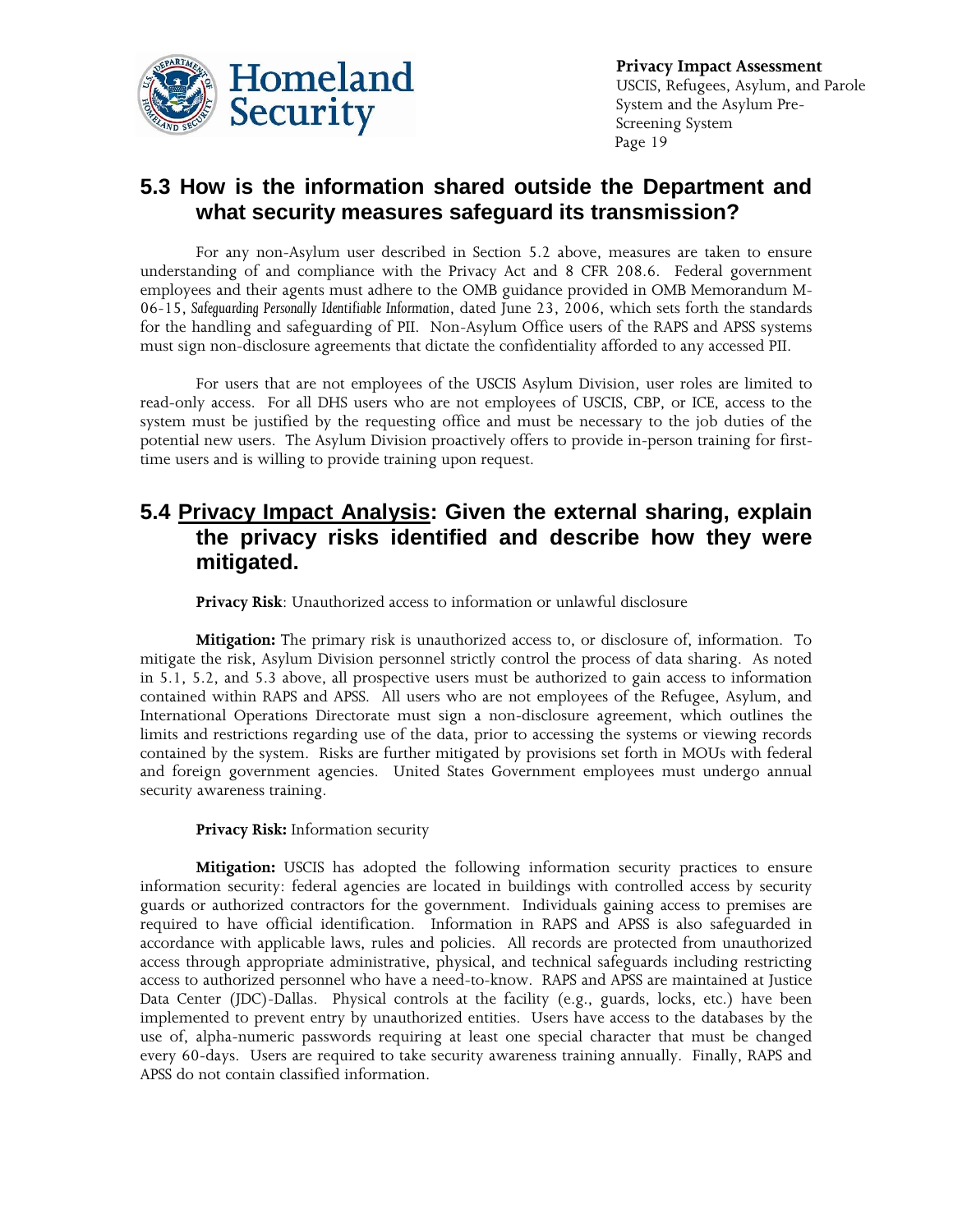

**Privacy Risk:** Inappropriate Use of Personally Identifiable Information (Social Security number, A-number, etc.)

**Mitigation:** USCIS provides access to the system only to individuals who have a specific need to know for the purpose of their job. Risks are further mitigated by provisions set forth in MOUs with federal and foreign government agencies. United States Government employees must undergo annual computer security awareness training.

## **Section 6.0 Notice**

 $\overline{a}$ 

The following questions are directed at notice to the individual of the scope of information collected, the right to consent to uses of said information, and the right to decline to provide information.

### **6.1 Was notice provided to the individual prior to collection of information?**

A System of Records Notice (SORN) for RAPS and APSS will be published in the Federal Register simultaneously with the publication of this PIA.

Individuals who apply for USCIS benefits are presented with a Privacy Act Statement as required by Section (e)(3)<sup>11</sup> of the Privacy Act and sign a release authorization on the benefit application/petition. The Privacy Act Statement details the authority to collect the information requested and the uses to which USCIS will put information the applicant provides on immigration forms and supporting documentation. The application forms also contain a provision by which an applicant authorizes USCIS to release any information received from the applicant as needed to determine eligibility for benefits.

### **6.2 Do individuals have the opportunity and/or right to decline to provide information?**

Providing information on immigration forms is a voluntary act on the part of the individual seeking a benefit. Applicants can decline to provide information; however, the information contained in RAPS and APSS is requested from immigration benefit applicants to properly adjudicate their application. If the applicant does not wish to provide information to USCIS, his or her request for immigration benefits may be denied.

### **6.3 Do individuals have the right to consent to particular uses of the information? If so, how does the individual exercise the right?**

An applicant provides consent by virtue of applying for a USCIS benefit. The I-589 and the I-881, which are OMB approved applications, contain the following statements, which ask the

<sup>11</sup> The USCIS Privacy Policy can be found at: [http://www.uscis.gov](http://www.uscis.gov/) and on the instructions that accompany each form.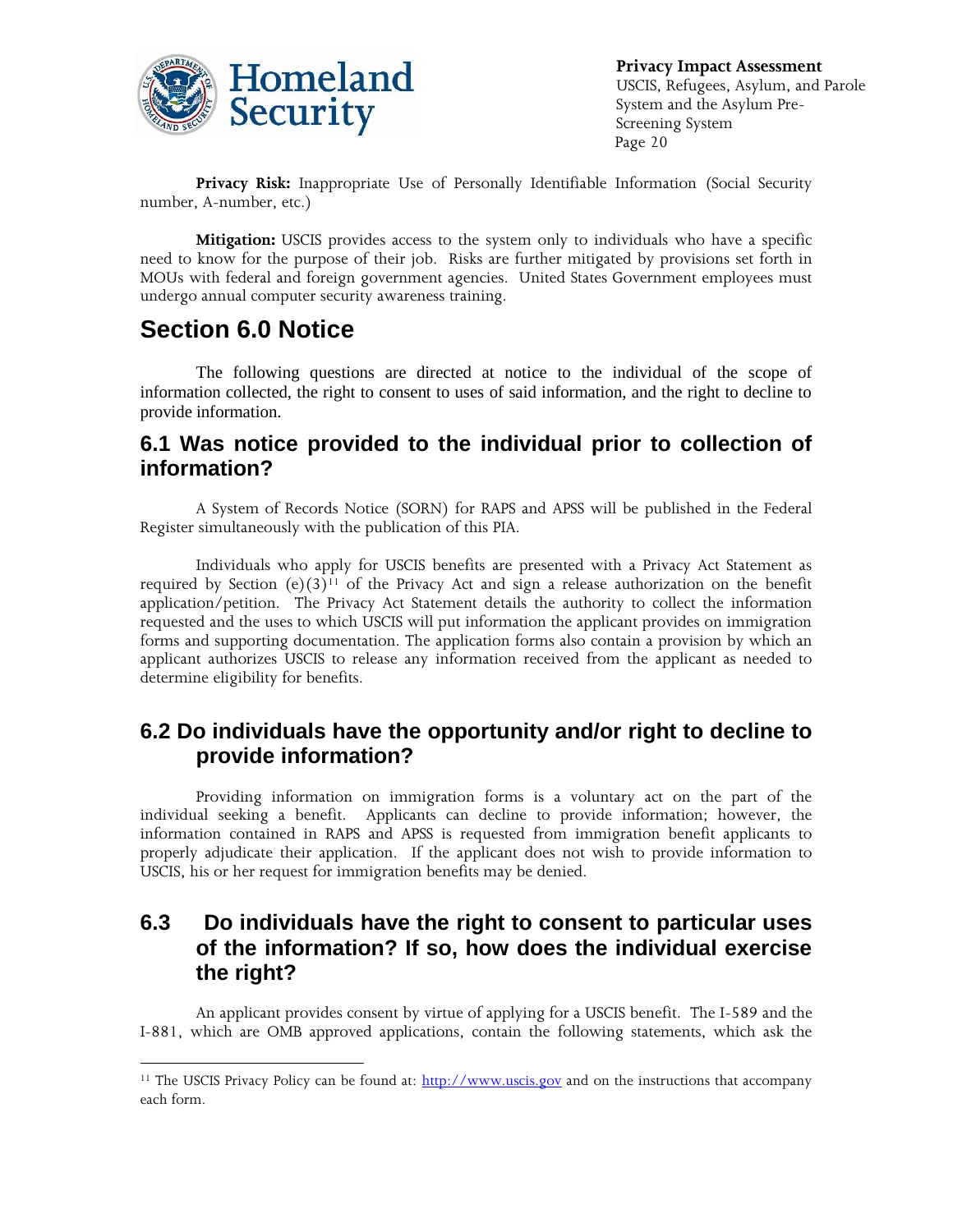

applicant to provide DHS with the written authority to release information provided by the applicant to assist in the determination of eligibility for the requested benefit:

*I certify, under penalty of perjury under the laws of the United States of America, that this application and the evidence submitted with it are all true and correct. Title 18, United States Code, Section 1546(a), provides in part: Whoever knowingly makes under oath, or as permitted under penalty of perjury under Section 1746 of Title 28,United States Code, knowingly subscribes as true, any false statement with respect to a material fact in any*  application, affidavit, or other document required by the immigration laws or regulations prescribed thereunder, or *knowingly presents any such application, affidavit, or other document containing any such false statement or which fails to contain any reasonable basis in law or fact - shall be fined in accordance with this title or imprisoned for up to 25 years.*

*I authorize the release of any information from my immigration record that U.S. Citizenship and Immigration Services (USCIS) needs to determine eligibility for the benefit I am seeking.*

The SORN also notifies the individual of limitations on the right to consent to particular uses of the information because the information is released in the course of an investigation into fraud or a national security concern. The routine uses in the SORN notify individuals of external agencies with which APSS and RAPS share personal information.

In addition, an applicant may provide written consent to USCIS to allow disclosure to third parties with whom information cannot otherwise be shared pursuant to the regulations of 8 CFR 208.6.

### **6.4 Privacy Impact Analysis: Describe how notice is provided to individuals, and how the risks associated with individuals being unaware of the collection are mitigated.**

The extent of notice and opportunity to provide informed consent varies based on the particular purpose associated with the original collection of the information. In most cases, notice is provided when the applicant fills out the form or application for benefits. See Section 6.3.

Applicants for USCIS benefits are made aware that the information they are providing is being collected to determine whether they are eligible for immigration benefits. Each immigration form contains a provision by which an applicant authorizes USCIS to release any information from the application as needed to determine eligibility for benefits. Applicants are also advised that the information provided will be shared with other federal, state, local, and foreign law enforcement and regulatory agencies during the course of the investigation. The SORN provides additional notice to individuals by specifying the routine external uses to which the information will be put. In the USCIS website Privacy Notice, individuals are also notified that electronically submitted information is maintained and destroyed according to the principles of the Federal Records Act, NARA regulations and records schedules, and in some cases may be covered by the Privacy Act and subject to disclosure under the Freedom of Information Act (FOIA). OMB approved all Privacy Act Statements used when collecting data. See the response to Section 1.1 for a discussion of the manner in which USCIS uses RAPS and APSS data.

### **Section 7.0 Access, Redress and Correction**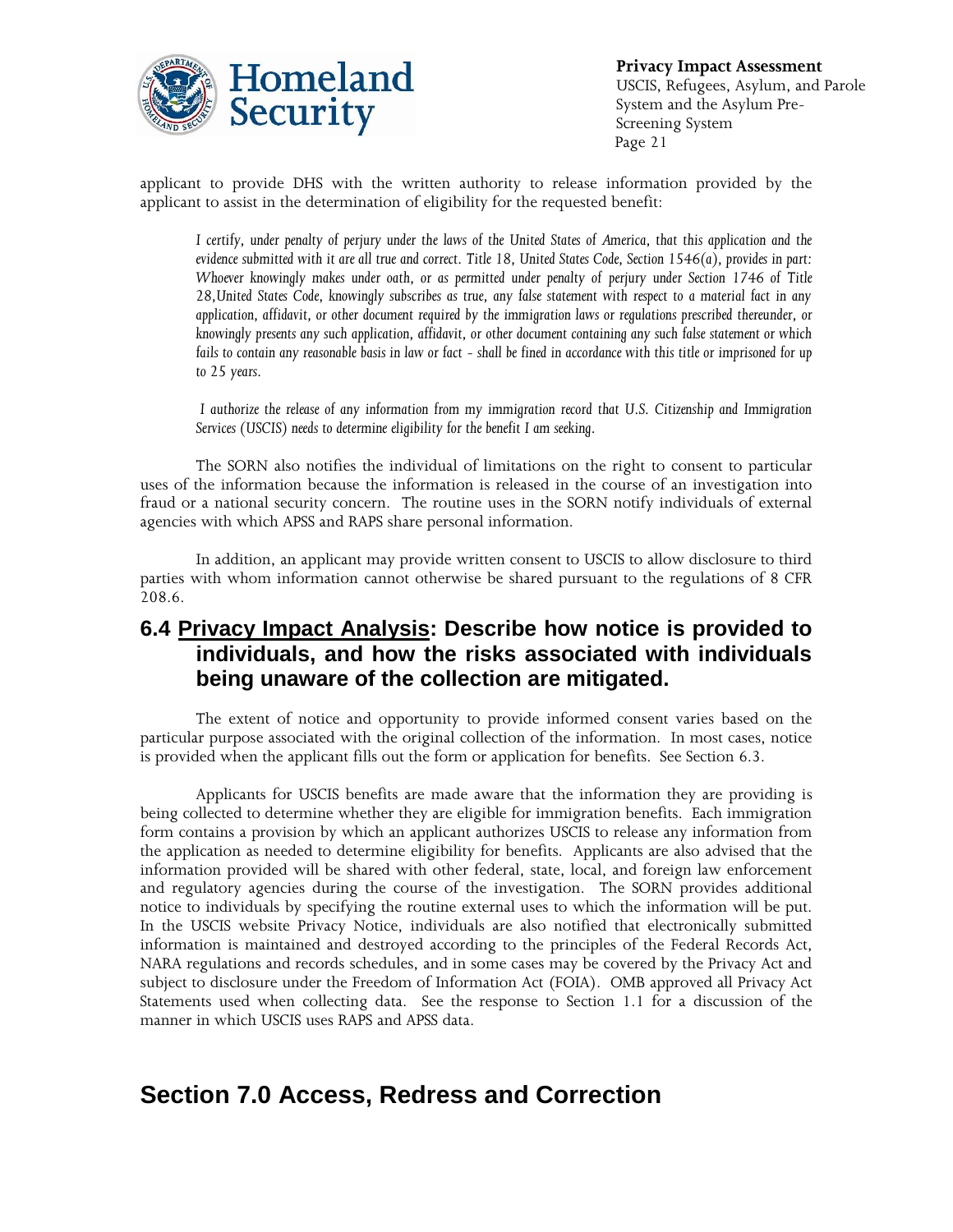

The following questions are directed at an individual's ability to ensure the accuracy of the information collected about them.

### **7.1 What are the procedures that allow individuals to gain access to their information?**

An individual who is the subject of a record in RAPS or APSS may access those records that are not exempt from disclosure. A determination whether a record may be accessed (by the individual or others) will be made at the time a request is received based on FOIA exemptions or Privacy Act exemptions claimed in the SORN.

Individuals seeking notification of and access to any record contained in this system of records, or seeking to contest its content, may submit a request in writing to National Records Center, FOIA/PA Office, P.O. Box 648010, Lee's Summit, MO 64064-8010. Specific FOIA contact information can be found at http://www.dhs.gov/foia under "contacts."

When seeking records about yourself from this system of records or any other USCIS system of records, your request must conform with the Privacy Act regulations set forth in 6 CFR Part 5. You must first verify your identity, meaning that you must provide your full name, current address and date and place of birth. You must sign your request, and your signature must either be notarized or submitted under 28 U.S.C. 1746, a law that permits statements to be made under penalty of perjury as a substitute for notarization. While no specific form is required, you may obtain forms for this purpose from the Director, Disclosure and FOIA, http://www.dhs.gov or 1-866-431-0486. In addition you should provide the following:

- An explanation of why you believe the Department would have information on  $\bullet$ you,
- Specify when you believe the records would have been created,
- $\bullet$ If your request is seeking records pertaining to another living individual, you must include a statement from that individual certifying his/her agreement for you to access his/her records.

Without this bulleted information, USCIS will not be able to conduct an effective search, and your request may be denied due to lack of specificity or lack of compliance with applicable regulations.

### **7.2 What are the procedures for correcting inaccurate or erroneous information?**

Individuals have the opportunity to correct inaccurate or erroneous information during a personal interview with a USCIS Asylum Officer.

Requests to contest or amend information contained in RAPS and APSS should be submitted as discussed in Section 7.1. The requestor should clearly and concisely state the information being contested, the reason for contesting or amending it, and the proposed amendment. The requestor should also clearly mark the envelope, "Privacy Act Amendment Request." The record must be identified in the same manner as described for making a request for access.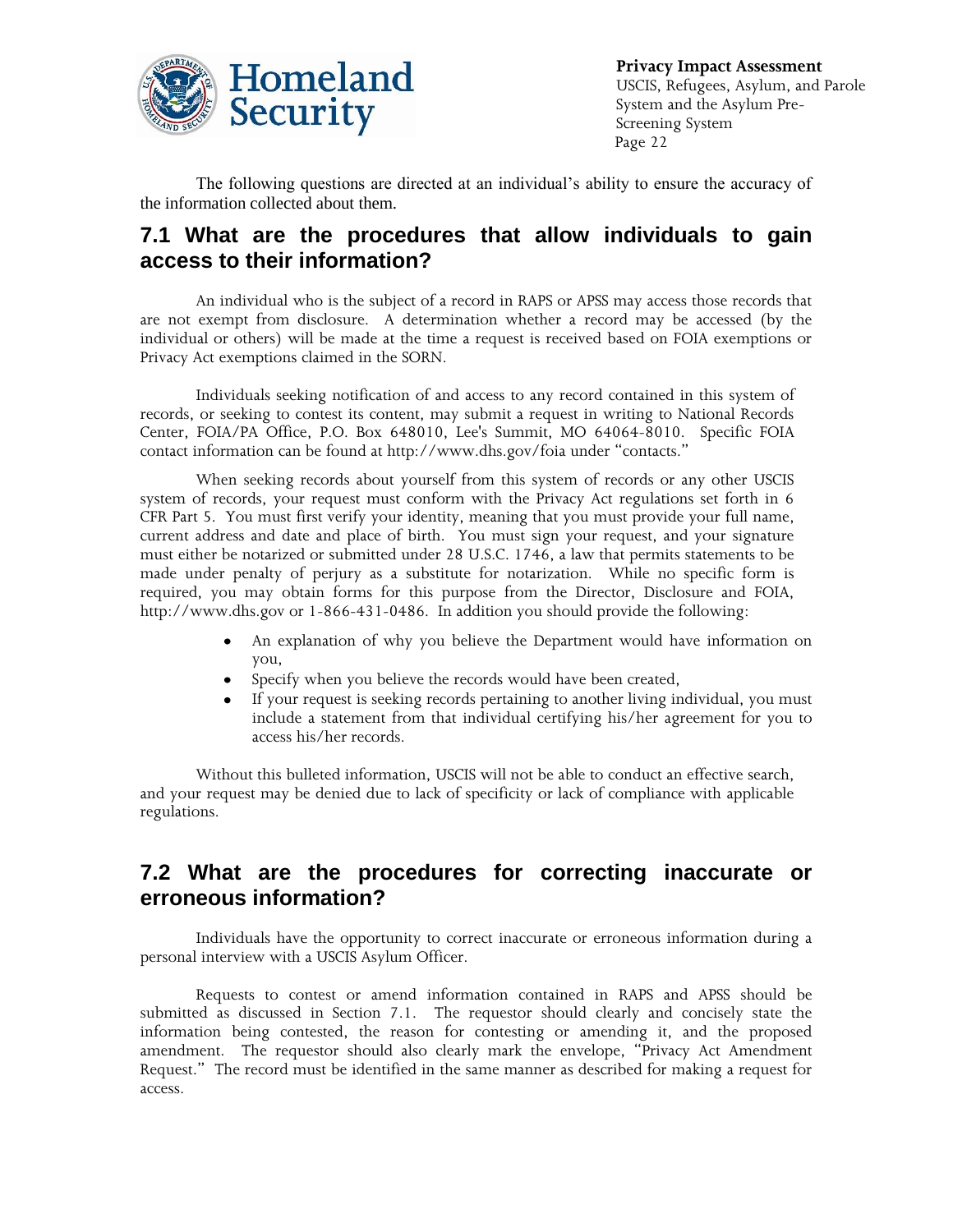

### **7.3 How are individuals notified of the procedures for correcting their information?**

Individuals are notified at their interview about the procedures for correcting application information as maintained in RAPS and APSS.

Also, the Privacy Act SORN for this system provides individuals with guidance regarding the procedures for correcting information. This PIA also provides similar notice. Privacy Act Statements, including notice of an individual's right to correct information, are also contained in immigration forms published by USCIS.

### **7.4 If no formal redress is provided, what alternatives are available to the individual?**

USCIS provides formal redress for individuals wishing to correct information in RAPS and APSS.

### **7.5 Privacy Impact Analysis: Please discuss the privacy risks associated with the redress available to individuals and how those risks are mitigated.**

Individuals may request access to, or correction of, their personal information pursuant to FOIA and the Privacy Act of 1974.

**Privacy Risk:** The main risk with respect to redress is that the right may be limited by Privacy Act exemptions or limited avenues for seeking redress.

**Mitigation:** The redress and access measures offered by USCIS are appropriate given the purpose of the system. Individuals are given numerous opportunities during and after the completion of the applications process to correct information they have provided and to respond to information received from other sources. Individuals may avail themselves of the redress and appeal process as stated in the DHS Privacy Act regulations (found at 6 Code of Federal Regulations, Section 5.21).

## **Section 8.0 Technical Access and Security**

The following questions are intended to describe technical safeguards and security measures.

### **8.1 What procedures are in place to determine which users may access the system and are they documented?**

Both government personnel and contractors possessing a mission requirement, have access to RAPS and APSS. Security procedures are in place in accordance with the system security plan and the USCIS systems lifecycle methodology. This plan is the primary reference that documents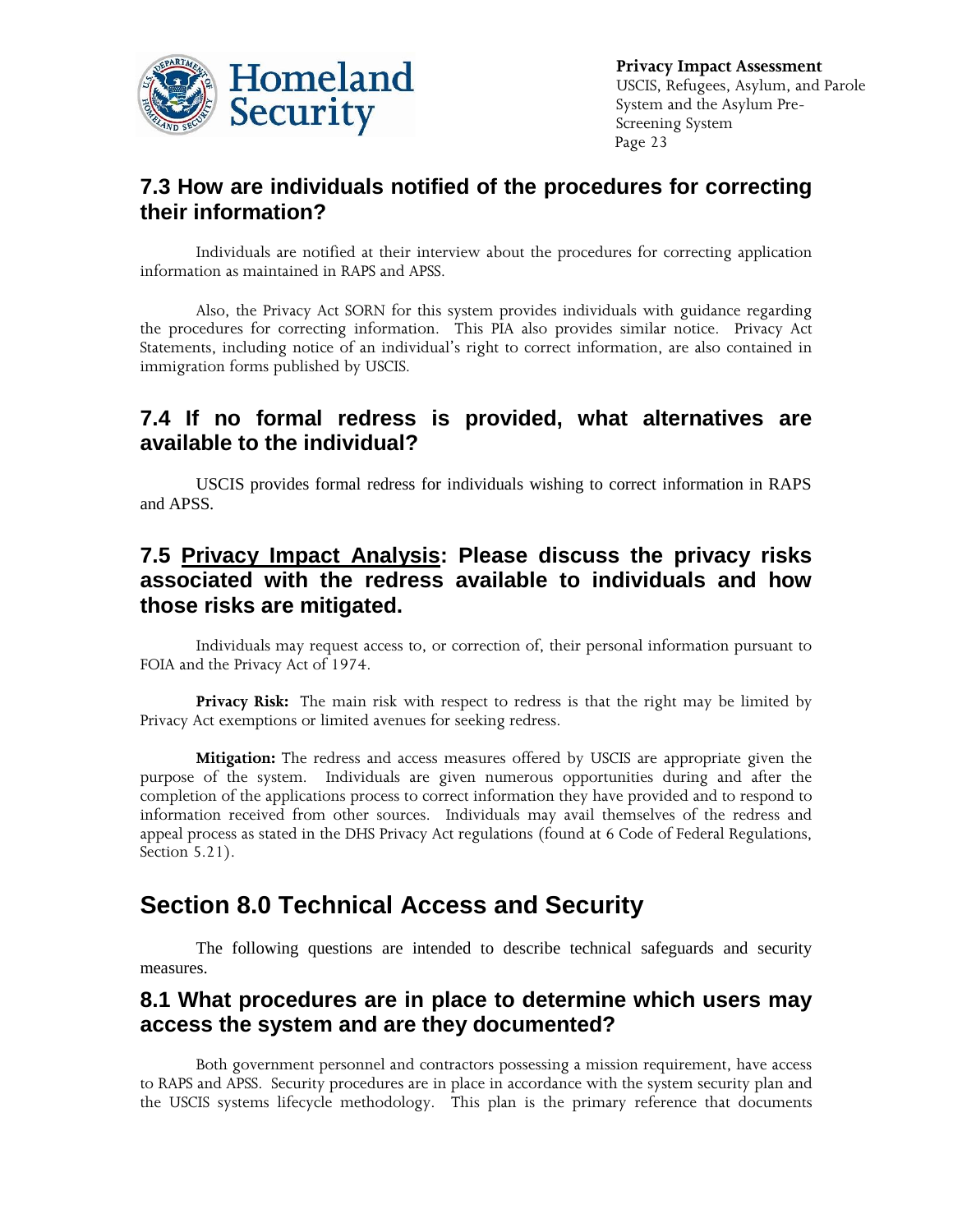

system security responsibilities, policies, controls, and procedures. Access to RAPS and APSS is controlled via the DHS PICS Office, which controls user authorizations and authentication controls for all DHS system users.

The DHS Password Issuance and Control System (PICS) Office controls user authorizations and authentication controls for all DHS system users. Officers that have read-only access include adjudications officers who review applications and adjudicate a number of USCIS benefits. All users must access the system formally through terminal emulation software and TCP/IP access, as documented in the system's security documents. (See Section 4 for details on information sharing.) All users have cleared access to system resources granted through the DHS PICS Office.

RAPS and APSS are both legacy INS mainframe systems. Currently, ICE manages the contract for all legacy mainframe systems using the existing DOJ Data Center. This will change over time when DHS establishes its own data center that can house the mainframe systems. DOJ is responsible for the operation and maintenance of the mainframe and applications that run on the mainframe. There is a current Service Level Agreement (SLA) that defines DOJ responsibilities for intrusion detection, physical security, operational security, contingency controls, and reporting of security alerts and incidences. The SLA also defines levels of service to be provided. DHS is responsible for CIS application maintenance, development and testing. These services are performed through government contractors.

The Rules of Behavior for using RAPS and APSS fall under the DHS guidelines for corporate rules of behavior. These rules are clarified and mandated to the user by the DHS guidelines and security documentation. The DHS PICS Office owns copies of these rules. Users agree to abide by these rules when receiving a secured user ID and upon passing a background clearance check.

In compliance with federal law and regulations, users have access to RAPS and APSS on a need to know basis. This need to know is determined by the individual's current job functions. Users may have read-only access to the information if they have a legitimate need to know as validated by their supervisor and the system owner and have successfully completed all personnel security training requirements. System administrators may have access if they are cleared and have legitimate job functions that would require them to view the information. Developers do not have access to production data except for specially cleared individuals who perform systems data maintenance and reporting tasks. Access privileges (for both internal and external users) are limited by establishing role based user accounts to minimize access to information that is not needed to perform essential job functions.

A user desiring access must complete a Form G-872A & B, USCIS and End User Application for access. This application states the justification for the level of access being requested. The requestor's supervisor, the system owner, and the USCIS Office of the Chief Information Officer (OCIO) review this request; if approved, the requestor's clearance level is independently confirmed and the user account established.

Criteria, procedures, controls, and responsibilities regarding RAPS and APSS access are contained in the Sensitive System Security plan for RAPS and APSS. Additionally, there are several department and government-wide regulations and directives that provide additional guidance and direction. Asylum-related data is governed by strict regulatory confidentiality provisions outlined in 8 CFR § 208.6, Disclosure to Third Parties. This regulation generally prohibits the disclosure to third parties of information contained in or pertaining to asylum applications, credible fear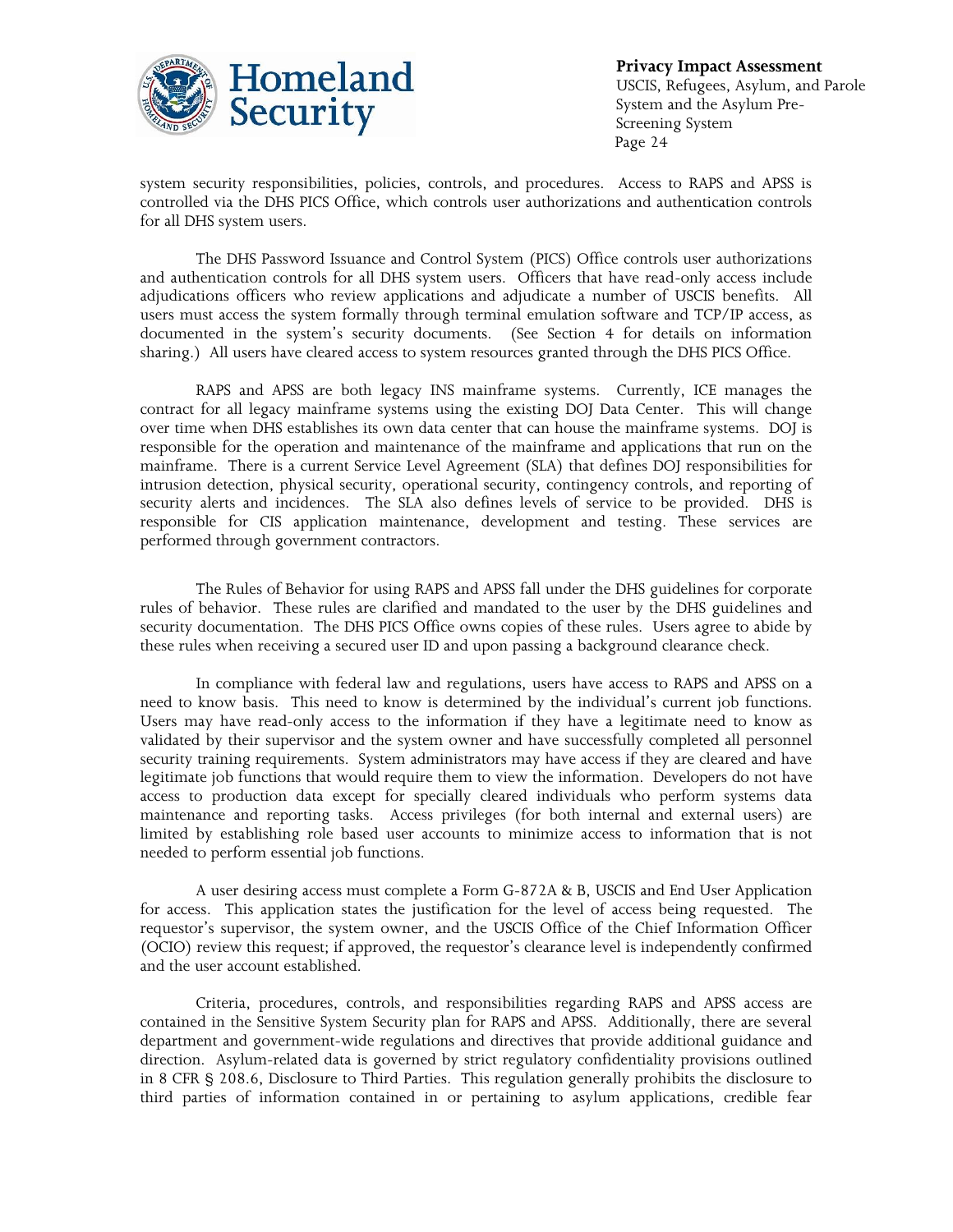

determinations, and reasonable fear determinations -- including information contained in RAPS or APSS, except under certain limited circumstances. Non-asylum users must sign a confidentiality acknowledgement in order to obtain look-only access to RAPS/APSS.

### **8.2 Will Department contractors have access to the system?**

Government contractors have access to RAPS and APSS, perform maintenance software support to correct system problems, and service a Help Desk that provides support Monday through Friday for RAPS- and APSS-related issues. The contract for RAPS and APSS is included in the USCIS Starlight Mainframe Systems Contract. Prior to receiving system access, employees are subject to security background checks, provisions for protecting information, and password issuance. The contractor is required to develop and maintain a comprehensive Computer and Telecommunications Security Program to address the integrity, confidentiality, and availability of sensitive but unclassified (SBU) information during collection, storage, transmission, and disposal. The contractor's security program must adhere to the requirements set forth in DHS security directives and procedures.

Government contractors maintain the RAPS and APSS systems under the direction of the USCIS Office of Information Technology (OIT). Access is provided to contractors only as needed to perform their duties as required in the agreement between USCIS and the contractor and as limited by relevant SOPs. In addition, USCIS employees and contractors who have completed a G-872A & B form (see Section 8.1) and granted appropriate access levels by a supervisor are assigned a login and password to access the system. These users must undergo federally approved clearance investigations and sign appropriate documentation in order to obtain the appropriate access levels.

### **8.3 Describe what privacy training is provided to users either generally or specifically relevant to the program or system?**

All system users take annual mandatory computer security awareness training. This training includes guidance on federal laws, policies, and regulations relating to privacy and data integrity, as well as the handling of data (including any special restrictions on data use and/or disclosure). The USCIS IT Security Office verifies that training has been successfully completed and maintains a record of certificates of training on all USCIS employees and contractors. Current RAPS and APSS users took the mandatory computer security awareness training in June and July of 2008.

### **8.4 Has Certification & Accreditation been completed for the system or systems supporting the program?**

Yes. The last C&A for these systems was completed in September 2004. USCIS is currently working to renew the Authorization to Operate (ATO).

### **8.5 What auditing measures and technical safeguards are in place to prevent misuse of data?**

RAPS and APSS are legacy INS mainframe systems that are resident on the DOJ mainframe computer at Justice Data Center – Dallas, Texas. Currently, ICE manages the contract that provides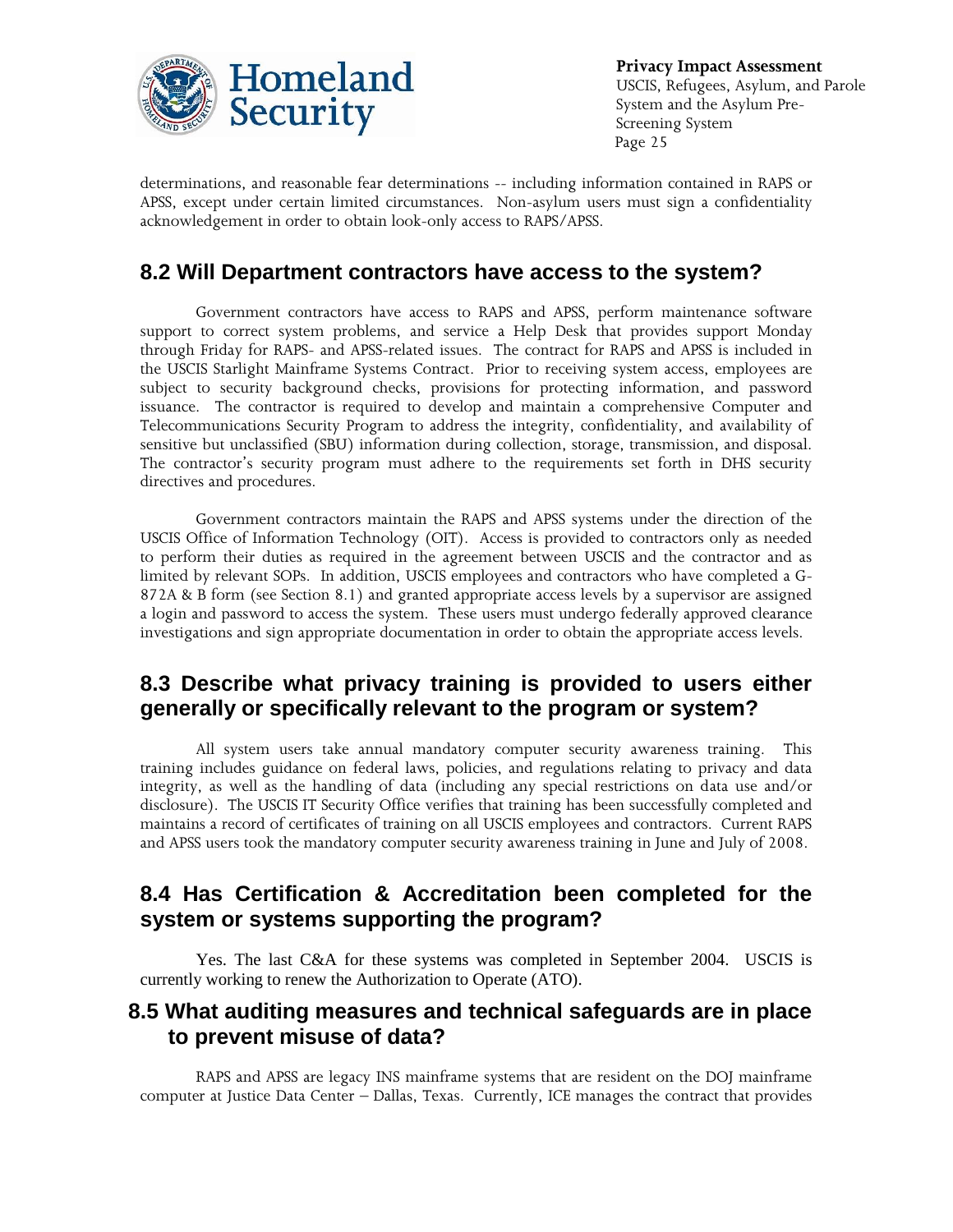

systems support for the CIS and ICE legacy systems at Dallas. This will change over time when DHS establishes its own data center that can house the mainframe systems. DOJ is responsible for the operation and maintenance of the mainframe and applications that run on the mainframe at the data center because they own the data center. There is a current Service Level Agreement (SLA) that defines DOJ responsibilities for intrusion detection, physical security, operational security, contingency controls, and reporting of security alerts and incidences. The SLA also defines levels of service to be provided. DHS is responsible for RAPS and APSS application maintenance, development, and testing. These services are performed through contractors. The USCIS ISSO works directly with the USCIS OIT, ICE IT, and DOJ to ensure that the SLA is current.

The Rules of Behavior for using RAPS and APSS fall under the DHS guidelines for corporate rules of behavior. These rules are clarified and mandated to the user by the DHS guidelines and security documentation. The DHS PICS Office maintains copies of these rules. Users agree to abide by these rules when receiving a secured user ID and upon passing a background clearance check. In order to reduce the possibility of misuse and inappropriate dissemination of information, DHS security specifications require auditing capabilities that log user activity. All user actions are tracked via audit logs.

Misuse of data in RAPS and APSS is prevented or mitigated by requiring that users conform to appropriate security and privacy policies, follow established rules of behavior, and receive adequate annual security awareness training that addresses their duties and responsibilities to protect the data.

When privileges expire, user access is promptly terminated. After termination of employment at USCIS, access privileges are removed as part of the employee exit clearance process (signed by various persons before departure).

### **8.6 Privacy Impact Analysis: Given the sensitivity and scope of the information collected, as well as any information sharing conducted on the system, what privacy risks were identified and how do the security controls mitigate them?**

**Privacy Risk**: Given the scope of the personal information collected in RAPS and APSS, the security of the information on the system is of critical importance. Due to the sensitive nature of this information, there are inherent security risks (e.g., unauthorized access, use and transmission/sharing) that require mitigation.

**Mitigation**: To mitigate these risks, a number of business and systems rules have been implemented. Access and security controls have been established to identify and mitigate privacy risks associated with authorized and unauthorized users, namely misuse and inappropriate dissemination of data. Access to the database is given only to users that need it to perform their official duties. All authorized users must authenticate using a user ID and password. Role-based user accounts are used to minimize the number of persons who have access to the system. Audit trails are kept in order to track and identify any unauthorized changes to information in the system. RAPS and APSS have a comprehensive audit trail tracking and maintenance function that stores information on who submits each query, when the query was run, what the response was, who received the response, and when the response was received. Data encryption is employed where appropriate to ensure that only those authorized to view the data may do so and that the data has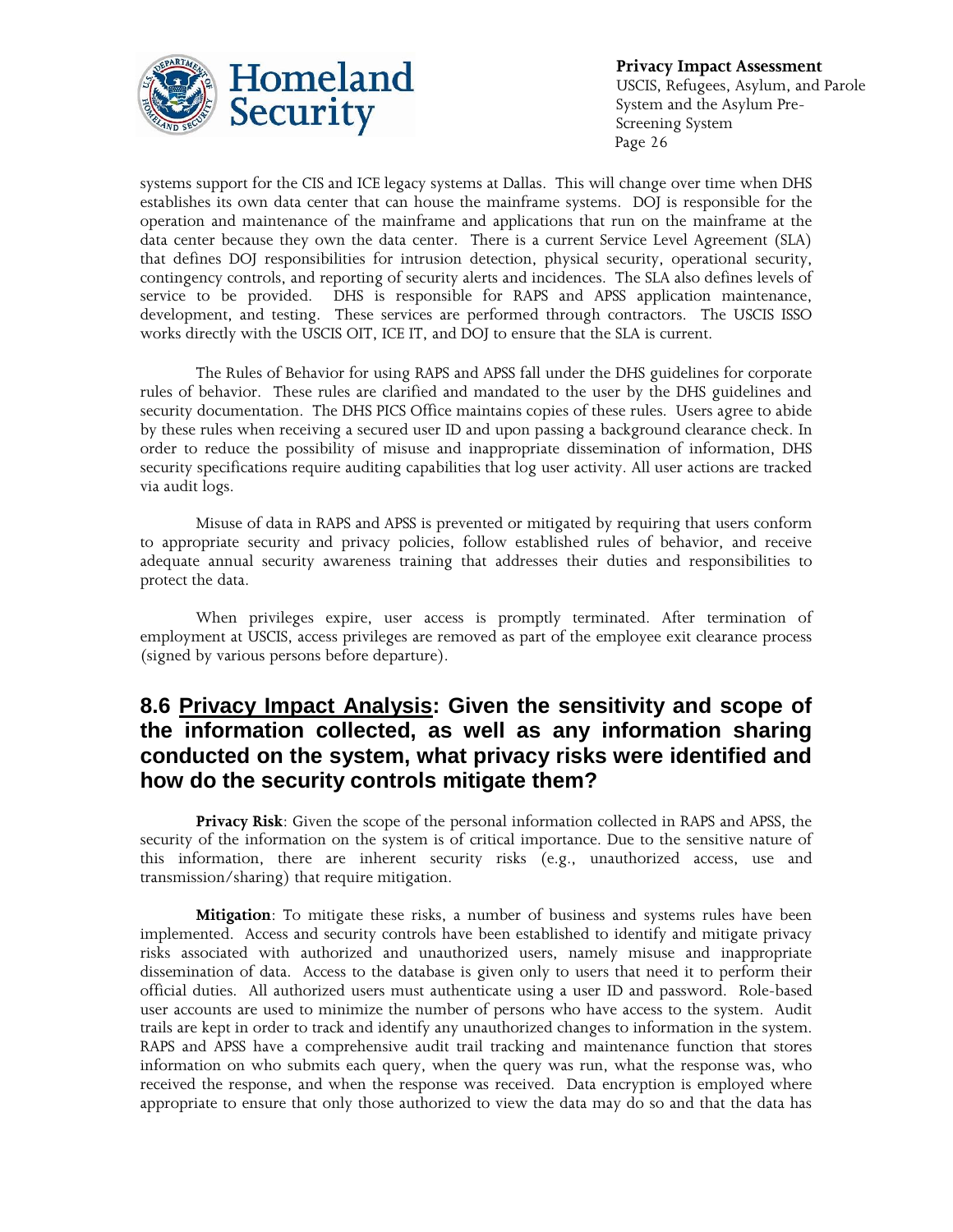

not been compromised while in transit. Further, RAPS and APSS comply with DHS and FISMA/NIST security requirements, which provide criteria for securing networks, computers, and computer services against attack and unauthorized information dissemination.

**Privacy Risk**: Information security.

**Mitigation:** USCIS has adopted the following information security practices to ensure information security:

USCIS offices are located in buildings with controlled access by security guards or authorized government contractors. Access to government premises is by pre-assigned official identification issued by DHS. Information in this system is also safeguarded in accordance with applicable laws, rules and policies. All records are protected from unauthorized access through appropriate administrative, physical, and technical safeguards include restricting access to authorized personnel who have a need to know and operating pursuant to the DHS Information Technology Security Programs Handbook, including the use of password protection identification features. RAPS and APSS are maintained at the DOJ Data Center (Dallas). Physical controls of the facility (e.g., guards, locks, etc.) apply and prevent entry by unauthorized entities. RAPS and APSS do not contain classified information.

## **Section 9.0 Technology**

The following questions are directed at critically analyzing the selection process for any technologies utilized by the system, including system hardware, RFID, biometrics and other technology.

### **9.1 What type of project is the program or system?**

RAPS and APSS are case management systems.

### **9.2 What stage of development is the system in and what project development lifecycle was used?**

RAPS and APSS are in the Operation and Maintenance phase of the DHS development system life cycle.